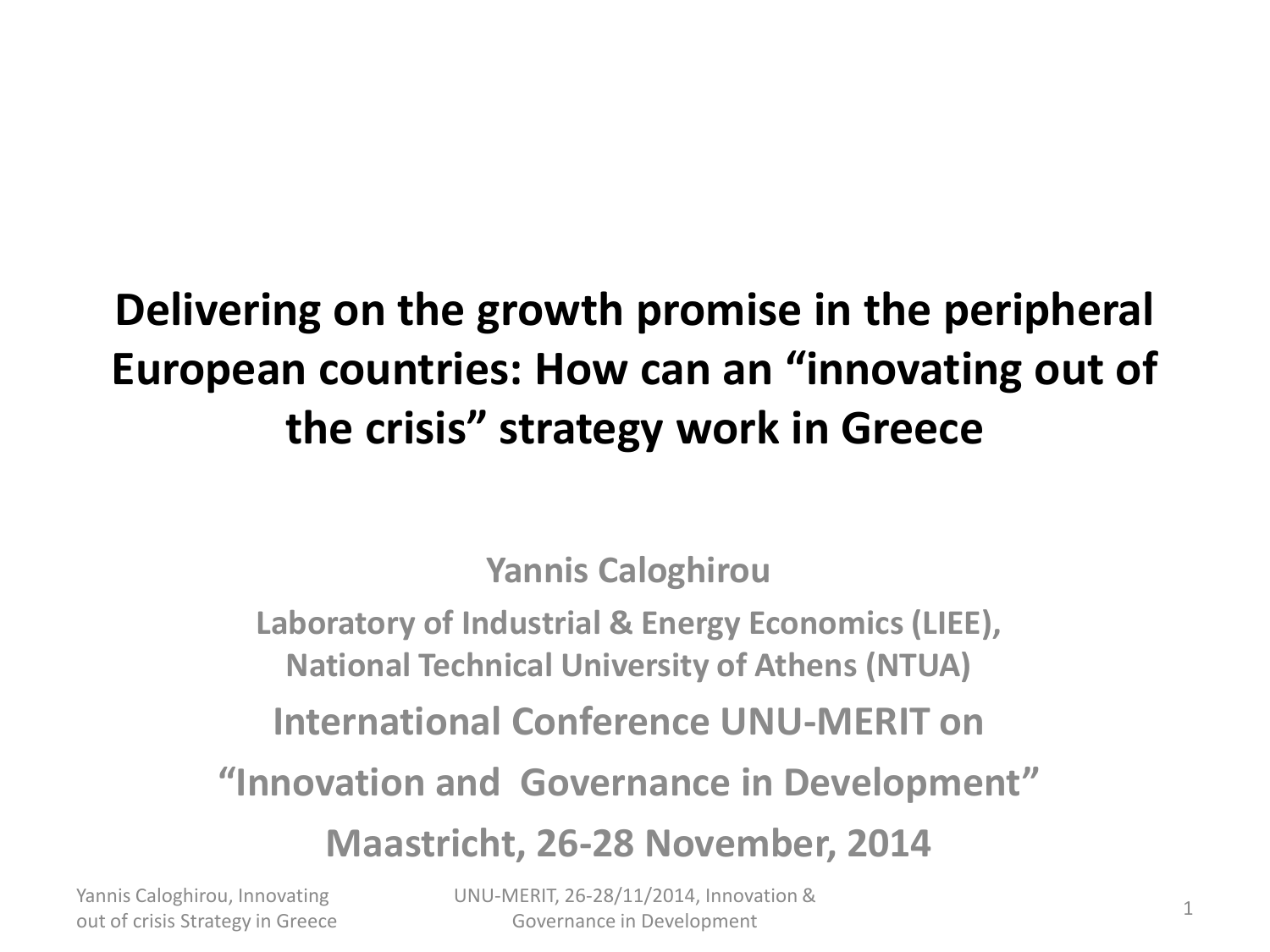# Six years after the crisis **Where does Europe stand**: Three crucial

#### observations

- As J. Fagerberg very briefly showed:
- "Before 2008: Global convergence and a dynamic Europe  $\rightarrow$ "After 2008: A stagnant Europe in a (still quite dynamic) world"

#### **Stagnation** and the threat of a **deflationary** spiral.

- In addition, the **vast disinvestment** that has taken place over the recent years, especially in the **peripheral** economies due to the long-lasting austerity programmes of various intensity.
- So, **underinvestment** and **unemployment** become "**the double hazard**" in the Euro-area.
- The crisis effects were uneven and acute for several parts of Europe, in particular in the **Southern European periphery countries** which suffered a severe **rollback** in the catching-up process towards the EU average level.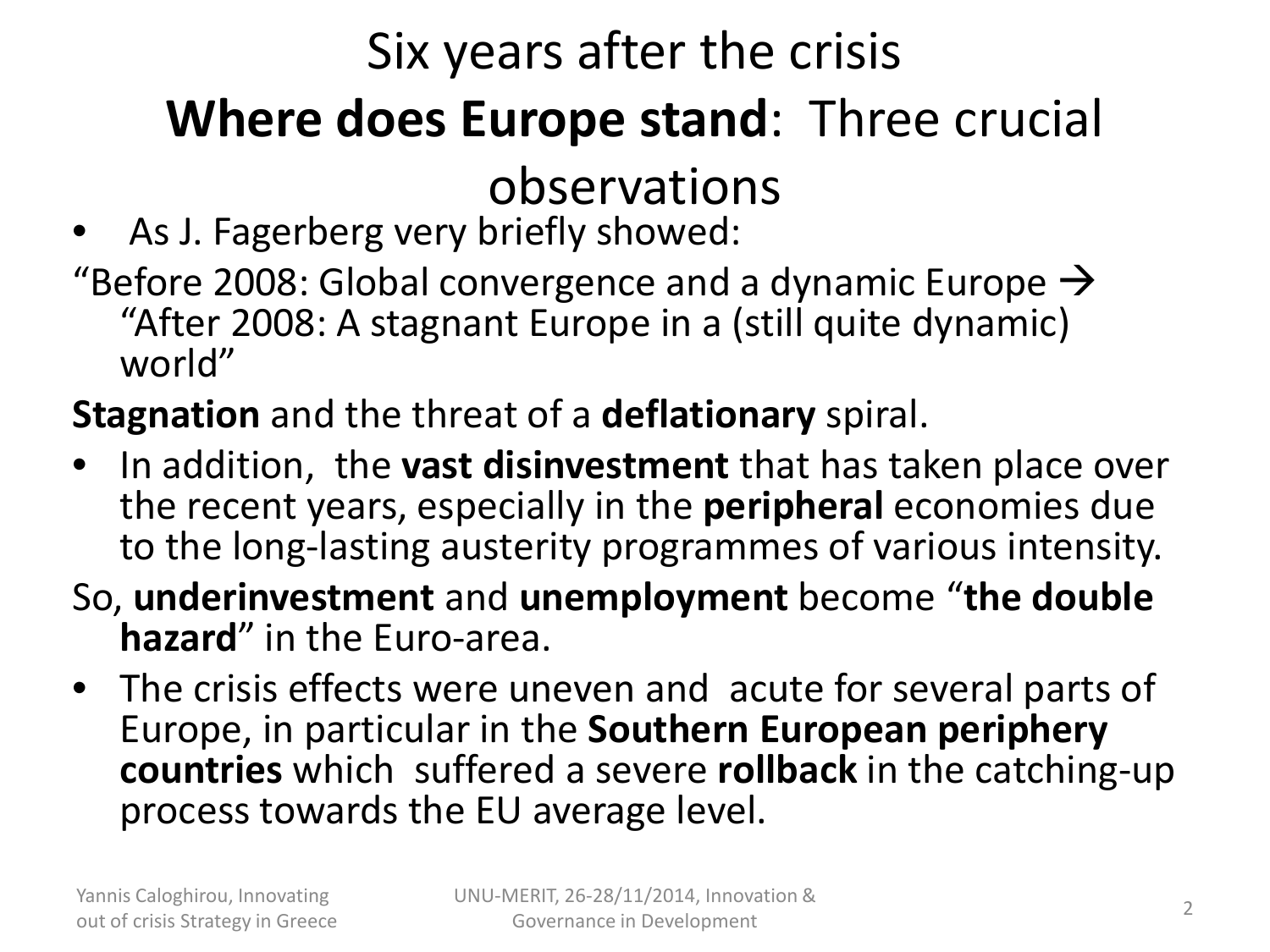### What is **at stake** now for Europe?

The need for a **global** perspective for the **European future**.

The Euro crisis is not only a financial and monetary crisis; it is really about Europe's **position** in the emerging global competitive landscape.

How the European countries and above all Europe can respond effectively to a world that is rapidly changing, and the long-term strategic position of **Europe as a global player** is diminishing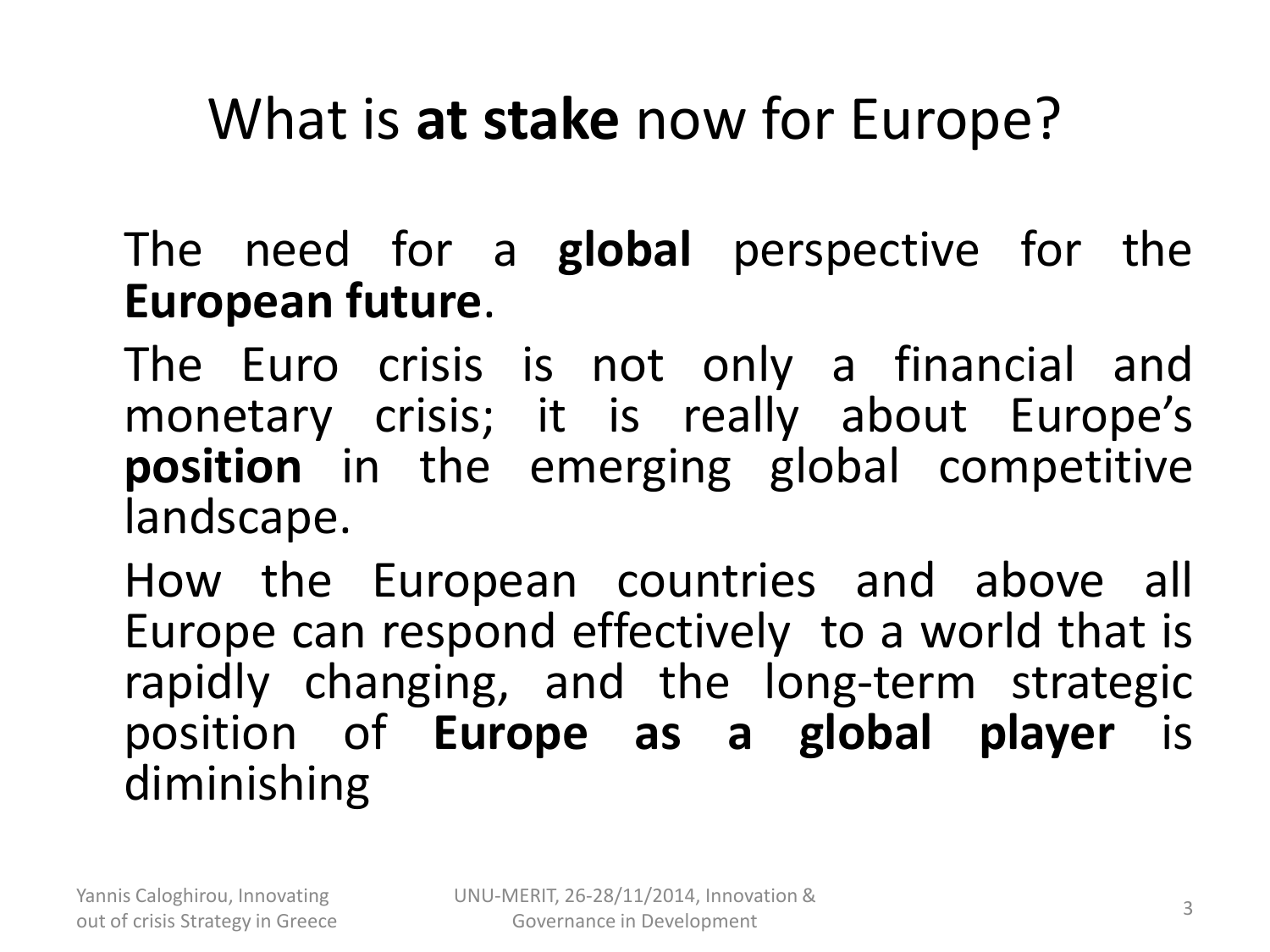# What has to **be done in Europe**?

• What is urgently needed is an "**innovating out of the crisis" growth/development strategy** at the European level, which should take seriously into consideration the **heterogeneous character** of the European economies by taking into account for the required adaptations to the different contexts, systems and capabilities of the **several parts (socioeconomic configurations) of Europe.**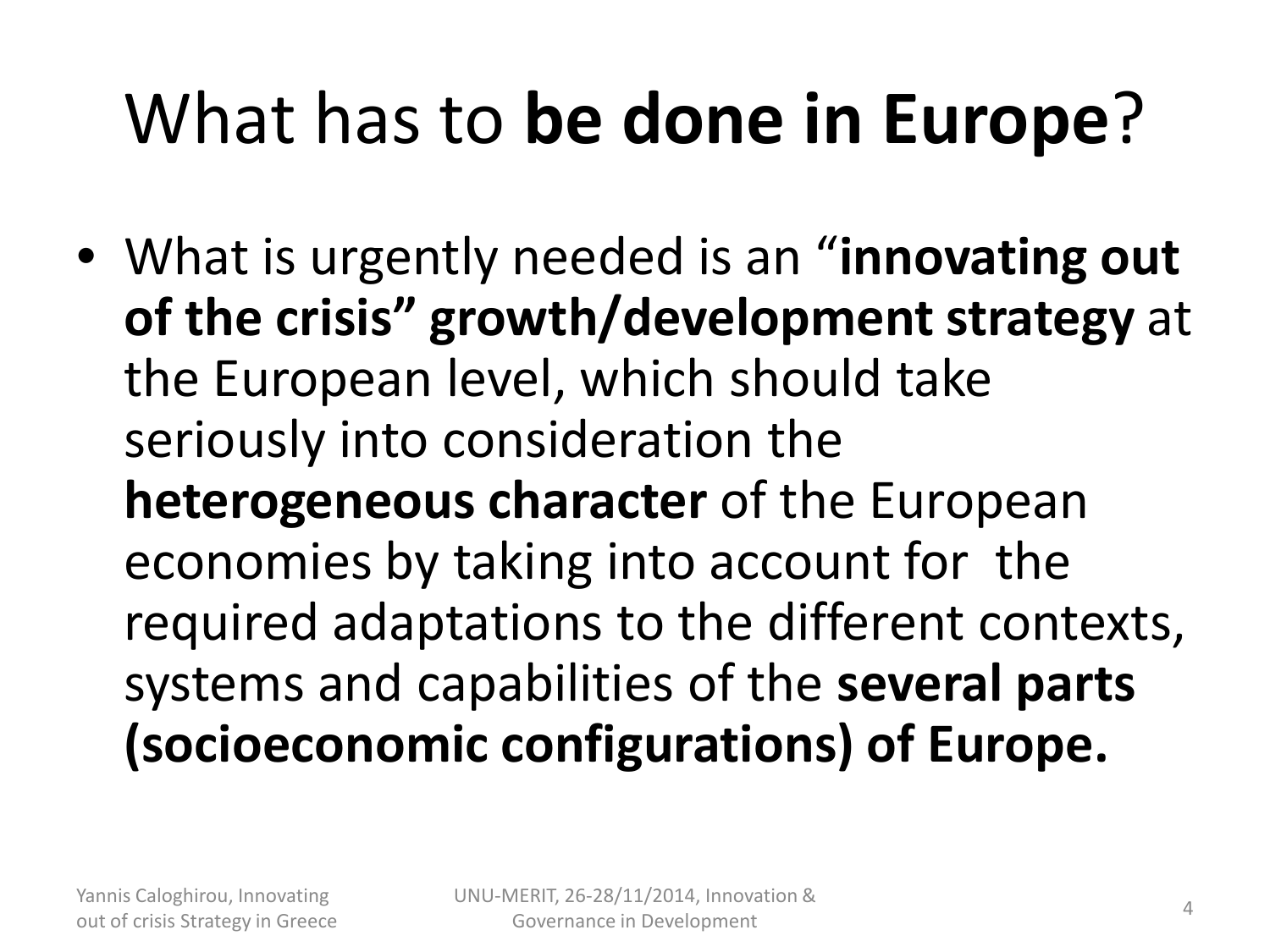### The **case of Greece as a Southern European economy**: **Did the recession end?**

- A few days ago, on the  $14<sup>th</sup>$  of November 2014, the Greek Statistical Authority, announced that GDP for the **3rd** Quarter of 2014 in volume terms increased by **0.7%** in comparison with the  $2^{nd}$  Q of 2014 and by **1.7%** compared to the 3rd Q of 2013.
- Did the recovery has come and the restart of the hardest hit peripheral economy in Europe is on its way? And how sustainable can be?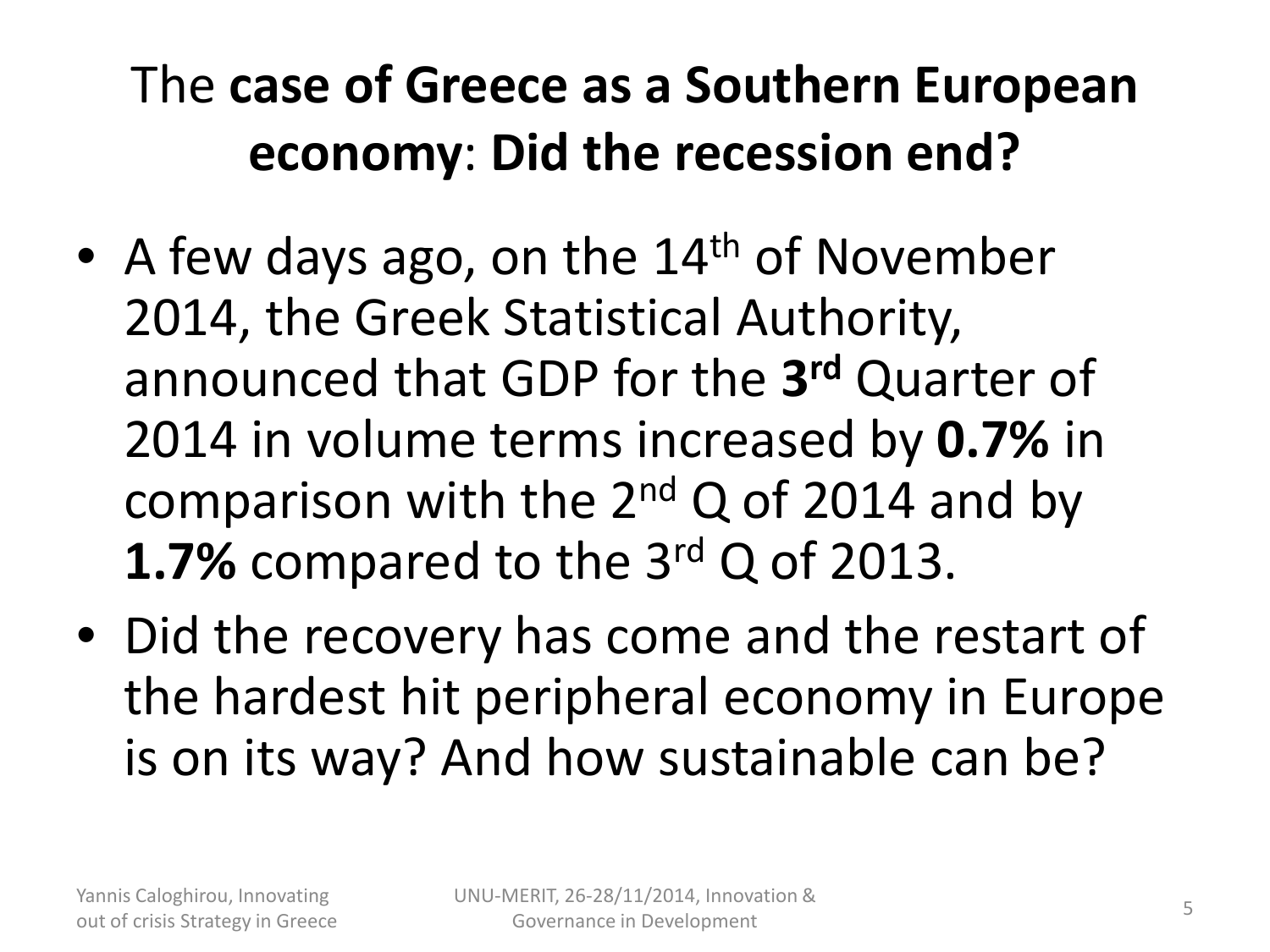### How long, how deep the recession was (?) in Greece?

[Source: Eurobank, Research Department, 2014],

Greece (Year 0-9: 2007-2016)

USA (Year 0-9: 1929-1938)



Yannis Caloghirou, Innovating

Yannis Caloghirou, Innovating UNU-MERIT, 26-28/11/2014, Innovation &<br>
out of crisis Strategy in Greece Governance in Development Governance in Development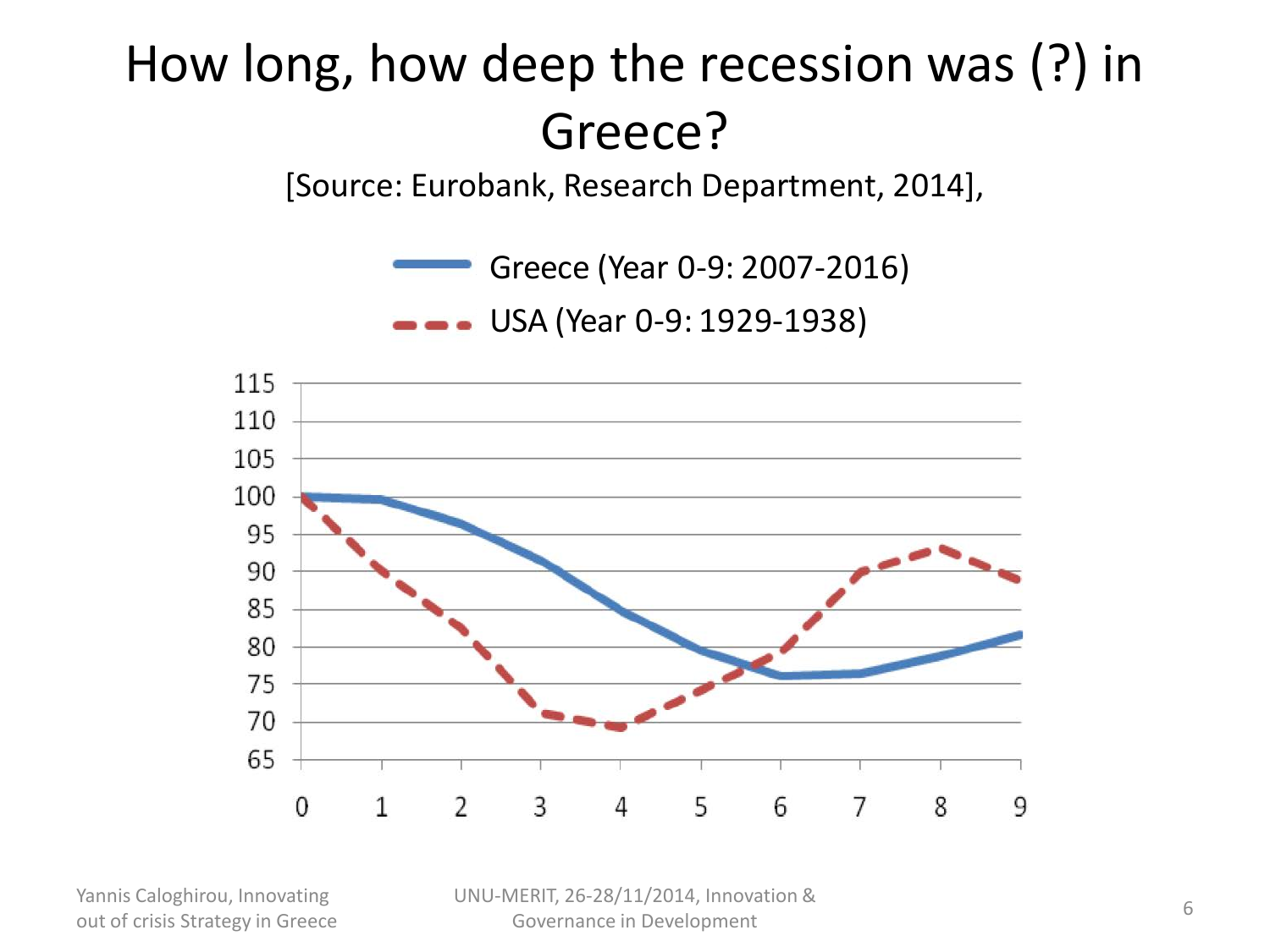# Greek recession compared to the Portuguese and the Spanish

(Source: Eurobank, Research Department, 2014)



Yannis Caloghirou, Innovating UNU-MERIT, 26-28/11/2014, Innovation &<br>
out of crisis Strategy in Greece Governance in Development Governance in Development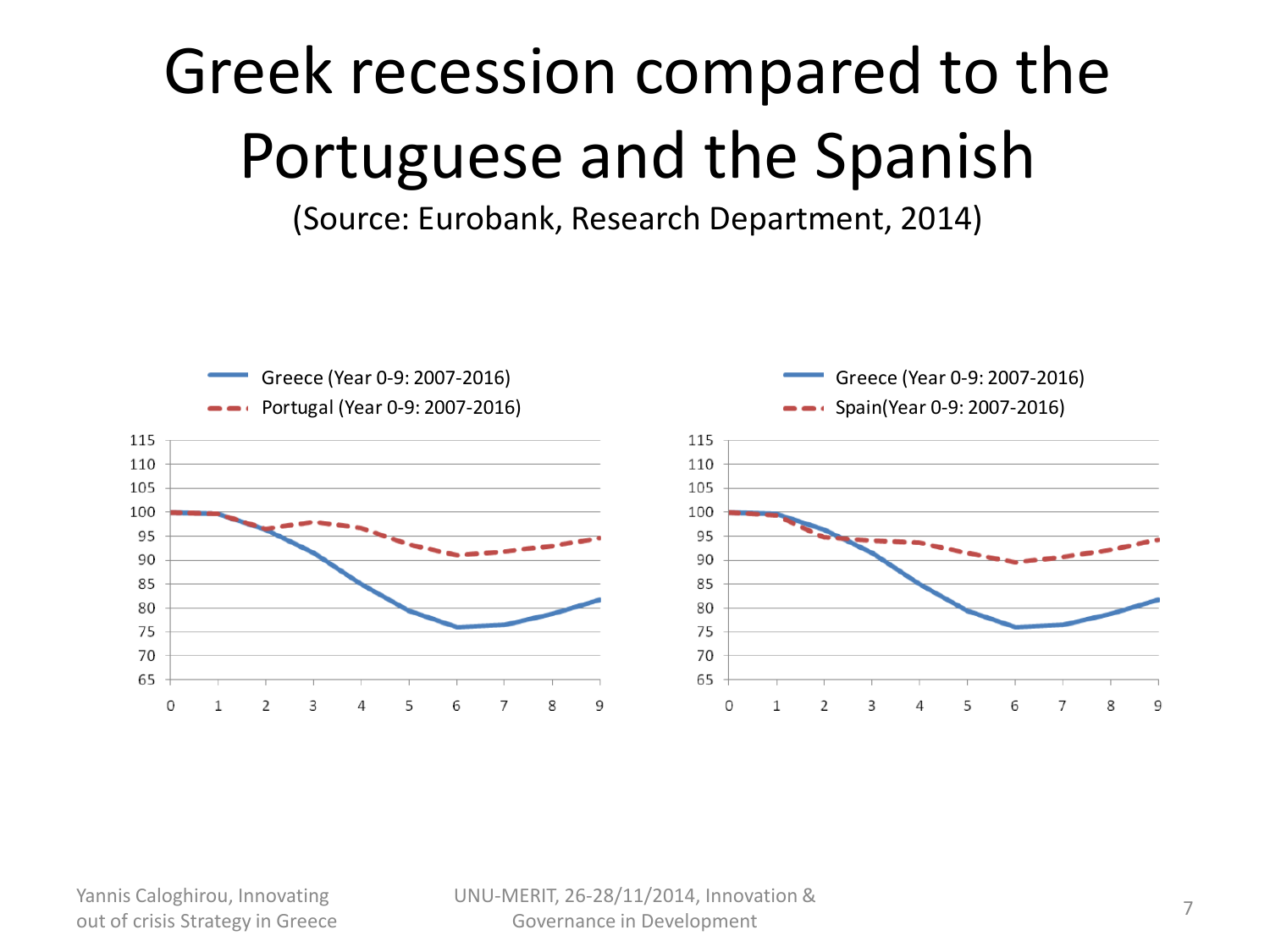#### **But, Greece was a rapidly growing economy with higher growth rates than the Eurozone for almost 15 years…(1994- 2007)**



1996 1997 1998 1999 2000 2001 2002 2003 2004 2005 2006 2007 2008 2009 2010 2011 2012 2013 2014 2015 2016 2017 2018

**Source:** Medium-Term Fiscal Strategy Framework 2015-2018 (Greek data), Eurostat (EZ data), European Economic Forecast, Spring 2014

Average growth rate in Greece 2000-2008:**3,7%** EZ-18: **2,0%**

EE-28: **2,3%** out of crisis Strategy in Greece <sup>8</sup> UNU-MERIT, 26-28/11/2014, Innovation & Yannis Caloghirou, Innovating

Governance in Development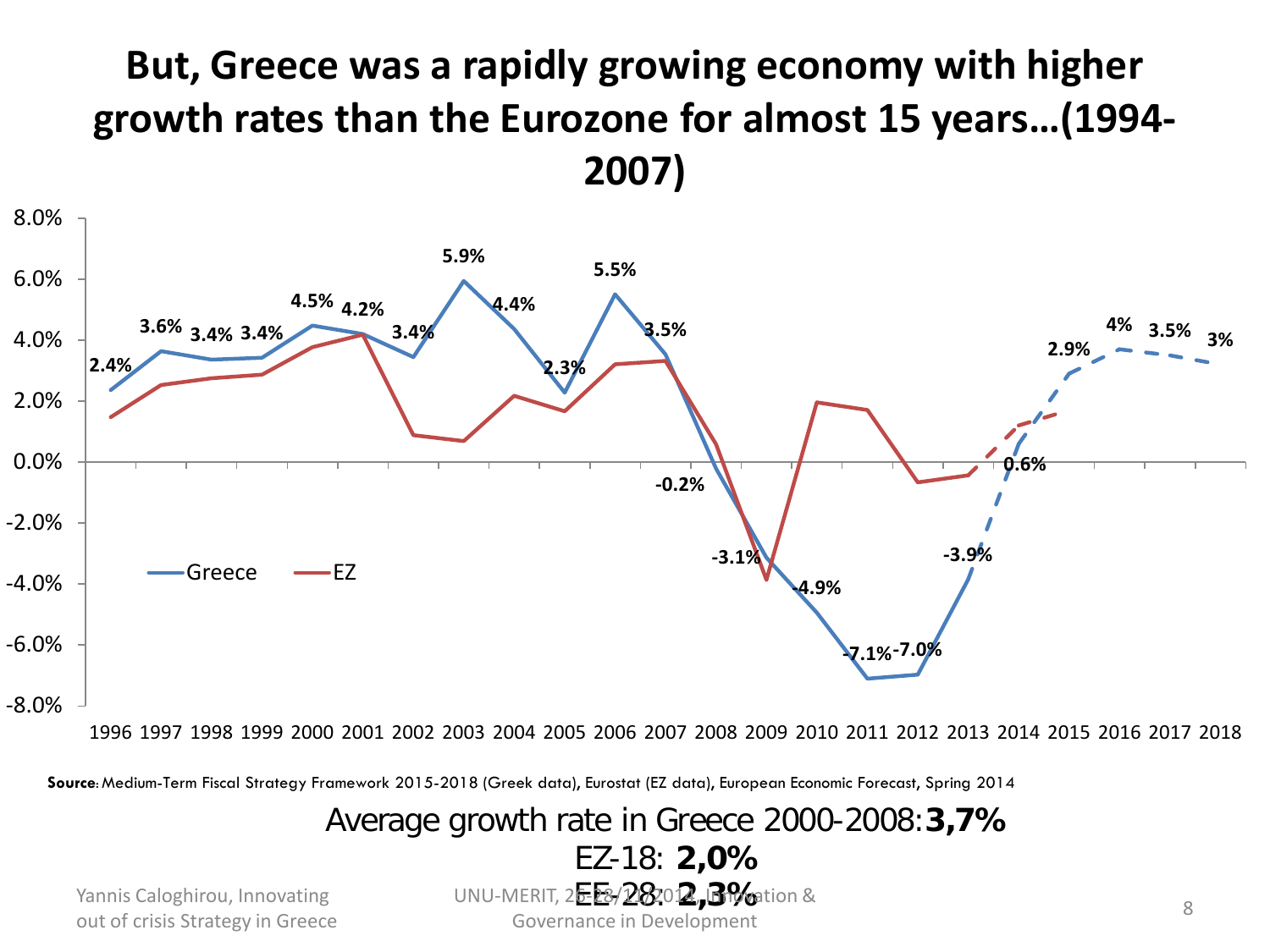#### **The result was deeper than anticipated recession Slight recovery projected for 2014 (0.6%), 2.9% for 2015**



**Cumulative GDP contraction of ~ 24% (2007 - end of 2013)**

- Private Cons.: -23.3%
- Public Cons.: -20.8%

• Cumulative **Investment decrease : -60.1% (2007- end of 2013)**

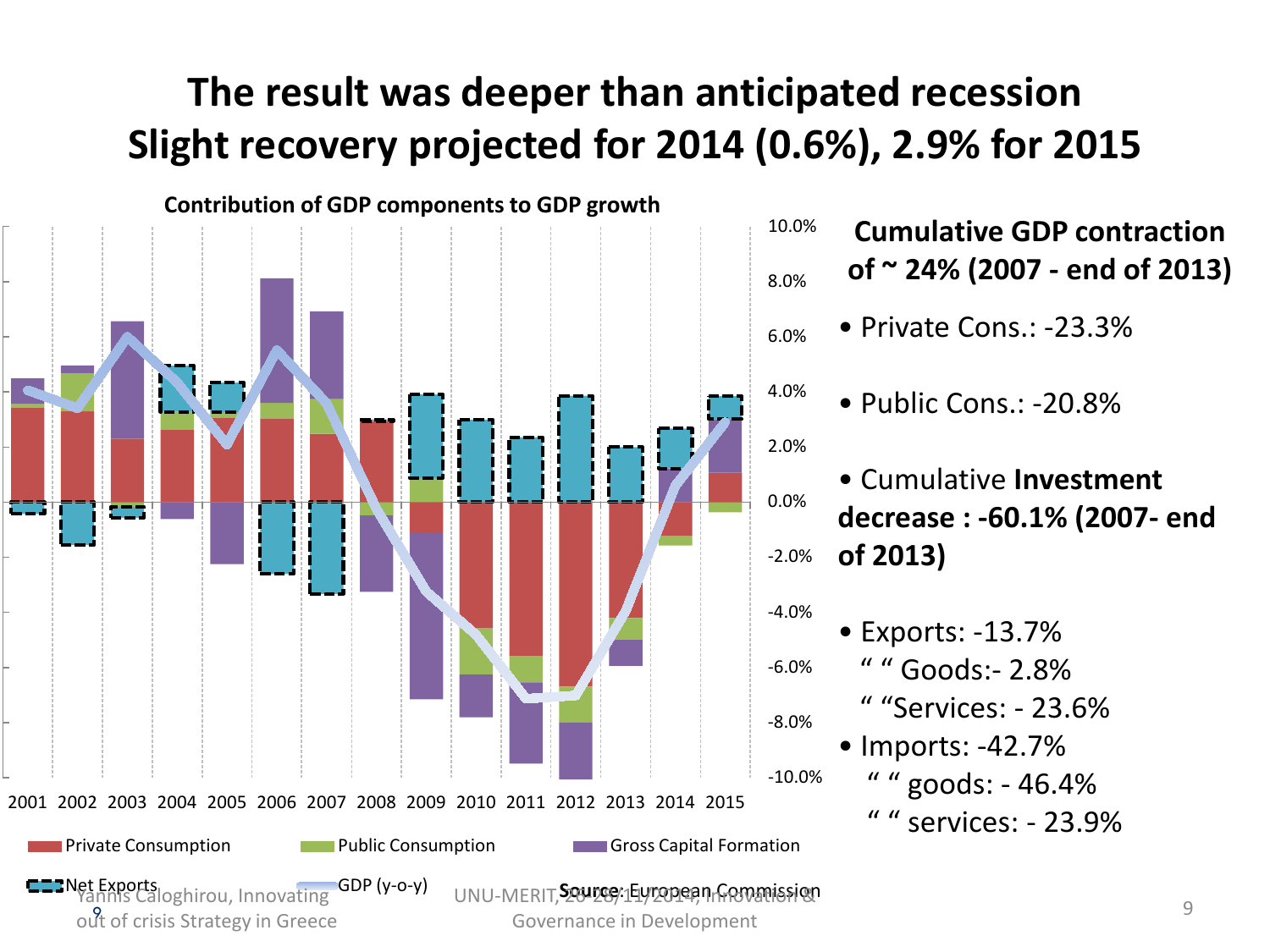### Exports as % of GDP



Yannis Caloghirou, Innovating UNU-MERIT, 26-28/11/2014, Innovation &<br>
out of crisis Strategy in Greece Governance in Development Governance in Development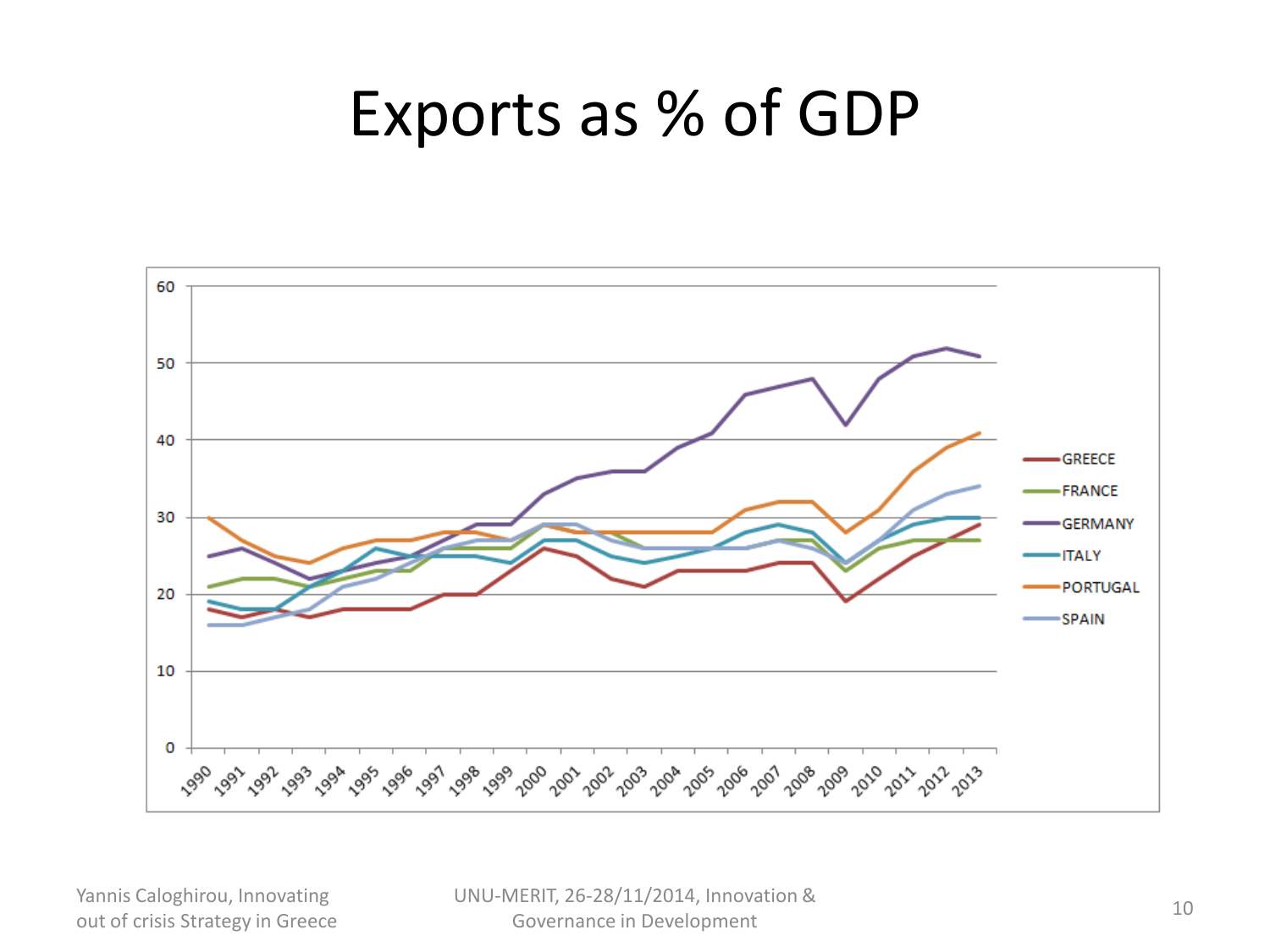Share of exports by main products

• Exports are basically low tech low value added



● Source: Eurostat<br>Yannis Caloghirou, Innovating

Vannis Caloghirou, Innovating<br>
out of crisis Strategy in Greece The Covernance in Development<br>
Governance in Development Governance in Development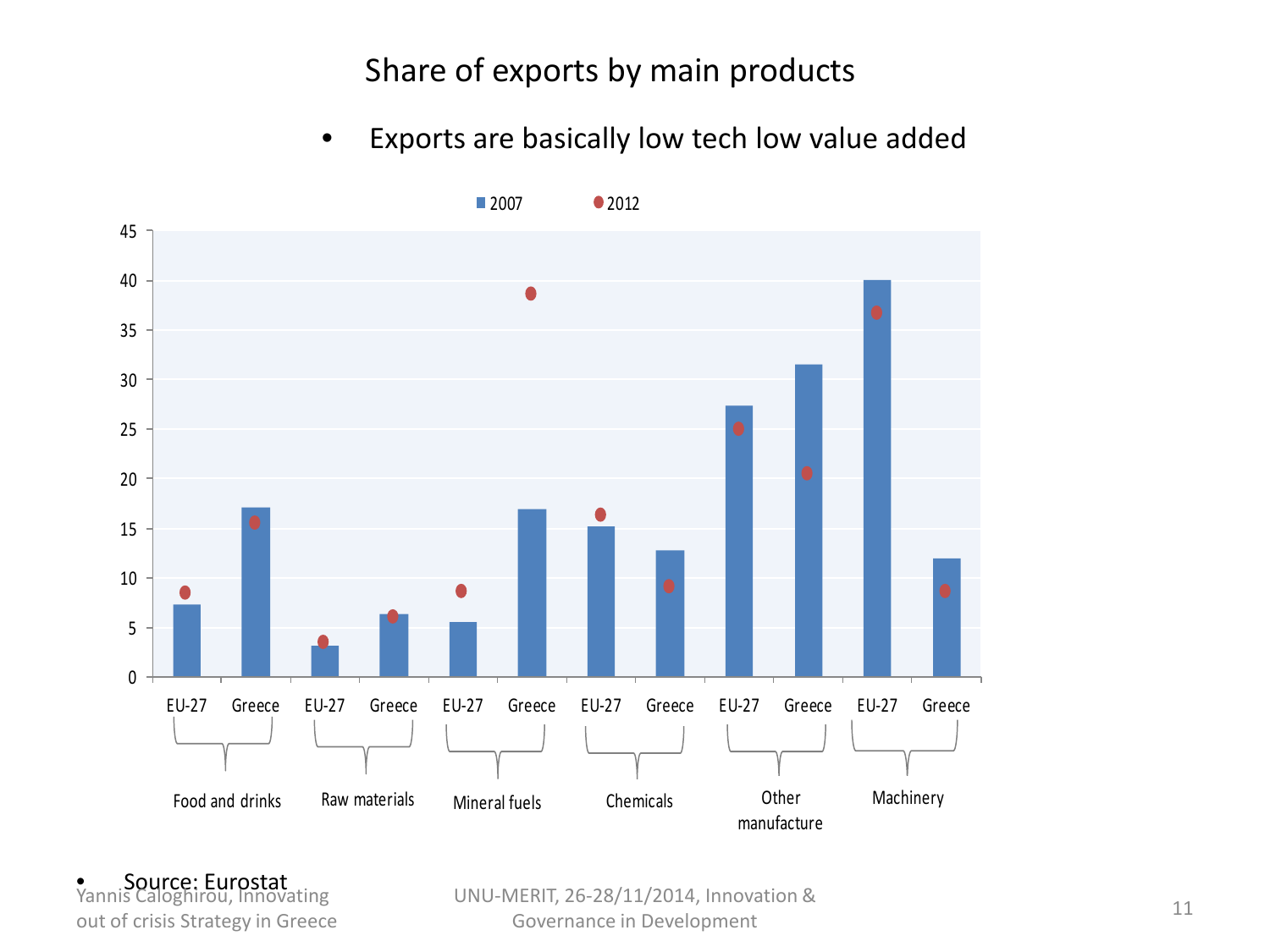# Investments as % of GDP

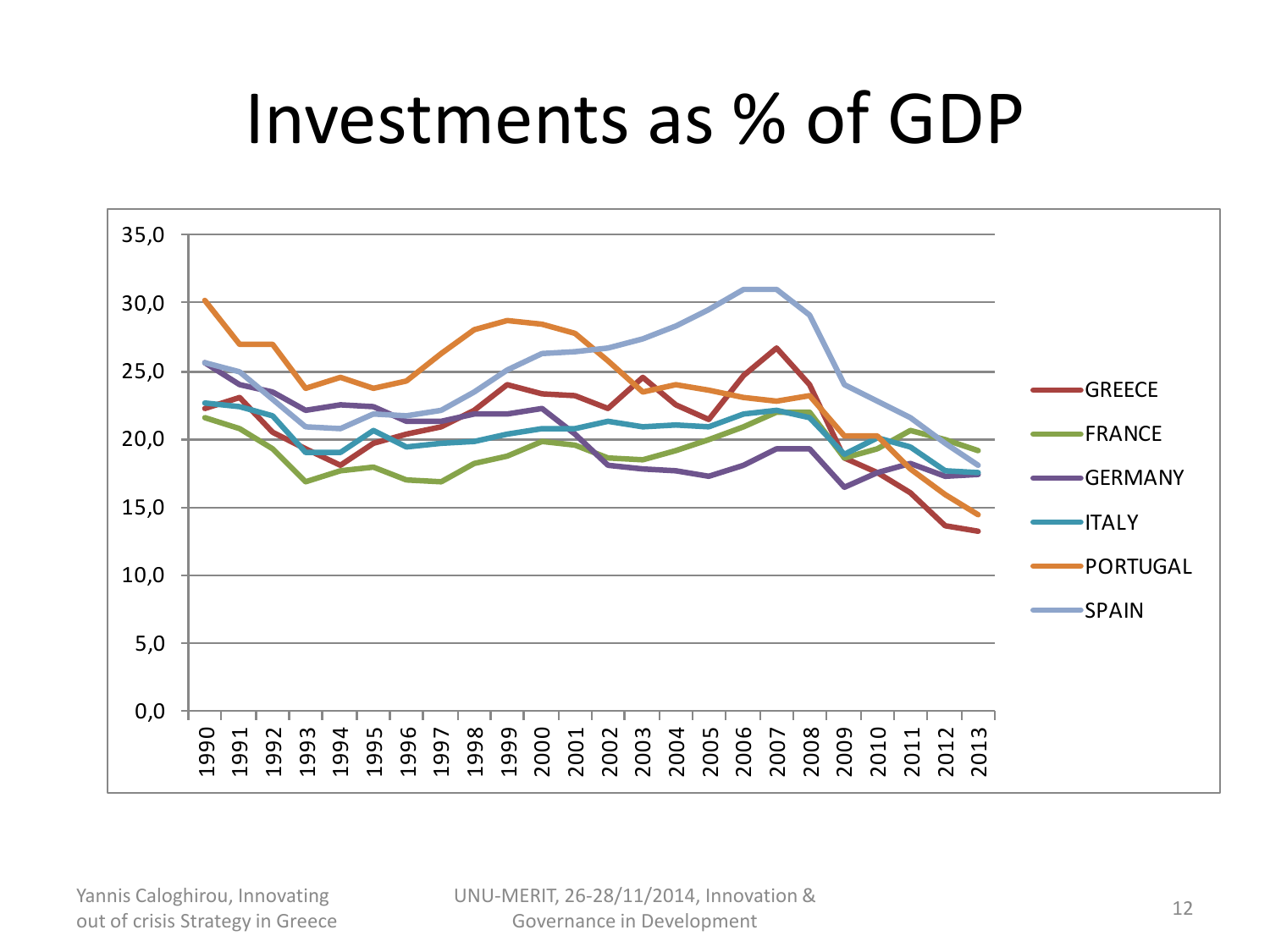# Combating the Greek economic crisis: What was and is still **missing** in policy terms?

- **Macroeconomic policies** (monetary, fiscal and income policies) in Greece have dominated both the public debate and the public policy agenda during the last six years of the crisis. That's reasonable because of the acute fiscal crisis (in fact fiscal derailing), but …something is missing.
- The **structural** and the **contextual** (i.e. the European/ global) dimension of the crisis is missing.
- There is **not an automatic link** between the necessary macroeconomic stabilization (plus some general market-based structural reforms) and a high-quality, high-potential growth trajectory.
- The time is ripe for **shifting the emphasis** of the economic discussion and the economic policy agenda towards the **prerequisites for value creation**  and **positive restructuring/ rebalancing ,**instead of **solely** focusing on **cost**  factors.
- Think **globally** but do not neglect the **meso** and **micro** level.

Yannis Caloghirou, Innovating out of crisis Strategy in Greece <sup>13</sup> UNU-MERIT, 26-28/11/2014, Innovation & Governance in Development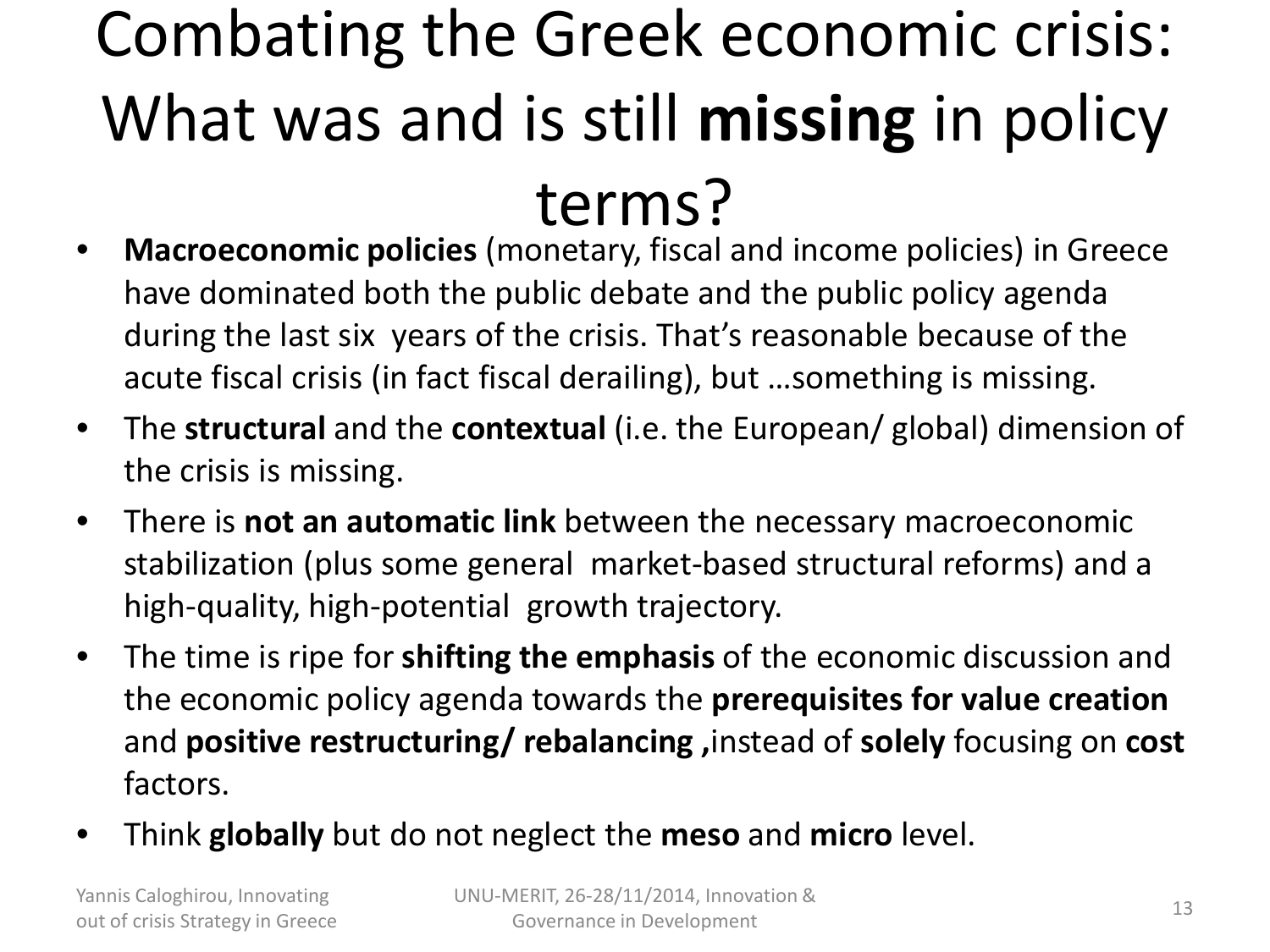#### International Competitiveness: A MULTI-DIMESIONAL PHENOMENON

- **The limits of the "unit labour cost"** (relative to that of its trading partners in common currency) measure in the policy context. It does take into account quality differences.
- Competitiveness should be analysed as a dynamic phenomenon i.e. in a growth perspective.
- "Non-price factors" (technology, innovation, capabilities, social capacity, the type of demand..) are equally (if not more important) than the variations in wage-costs and prices
- Price/cost competitiveness vs. **structural** competitiveness
- Where in the competitiveness ladder do you and can you position your business firm/ industrial activity/ economy?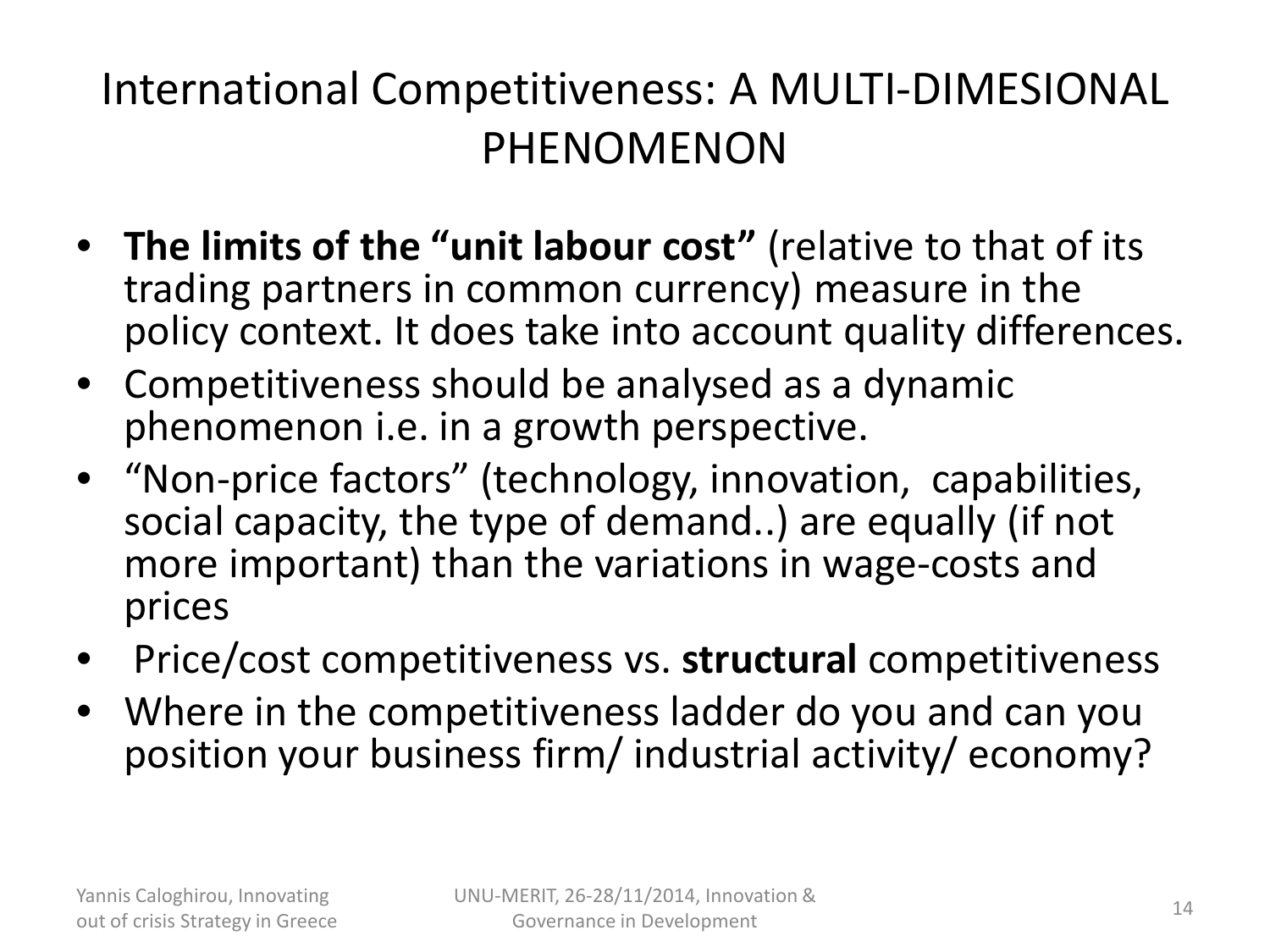The Greek economy in the International Division of Labour: The defect of **"The stuck in the middle**" strategic position

The Greek system of production and business in a globalised environment of intense competition is facing **two-sided competitive pressures** both from:

- Cheap producers located in low-income/ low labour cost countries
- Quality superior producers located in highincome countries with advanced technological and operational capabilities.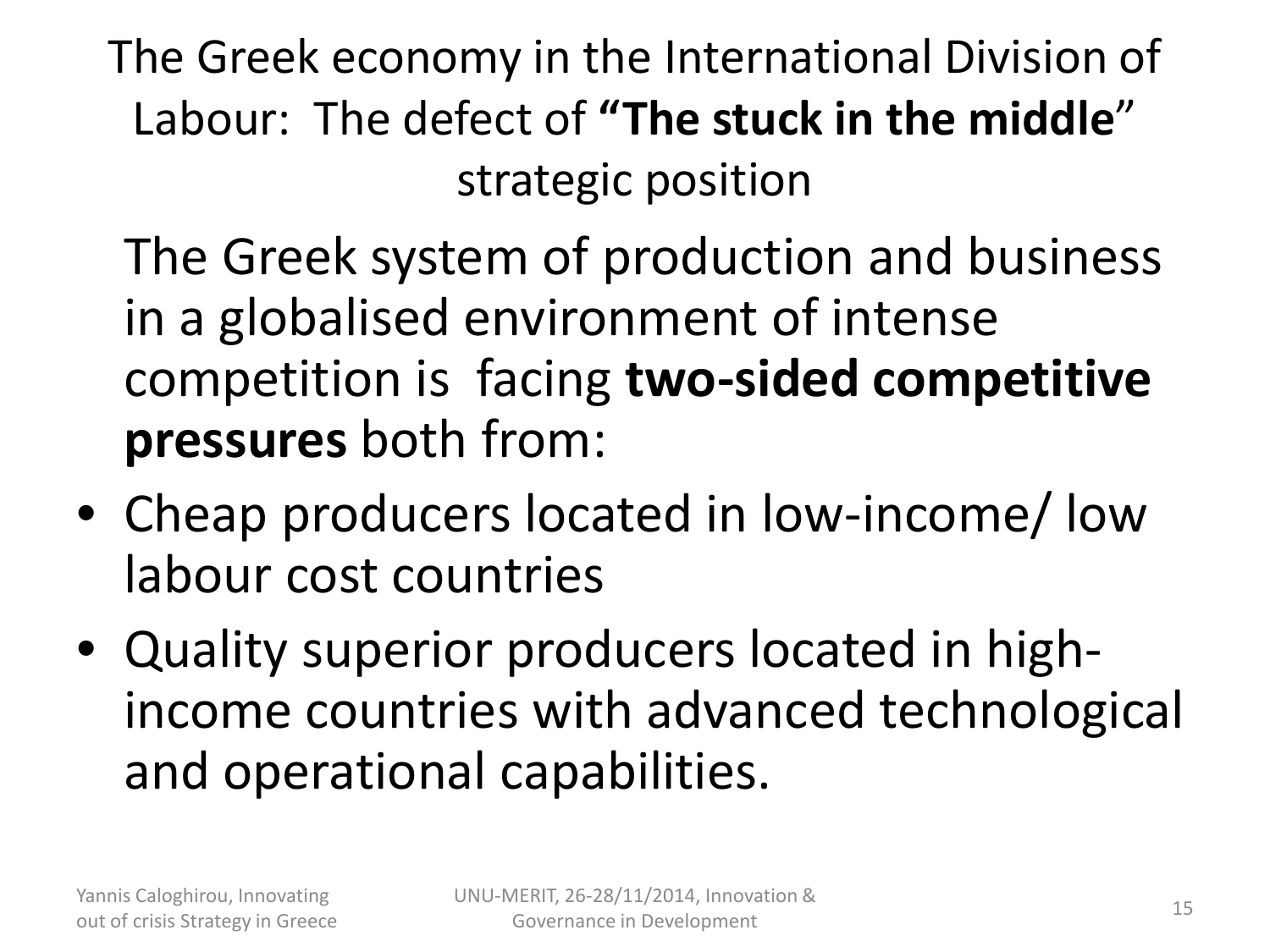Greek economy in the period (1994-2007): High growth but lower "**knowvative**" content

- Long and impressive growth path, but…important systemic hysteresis (**lags** and **missing links**) in the linkage of the system of production and business with knowledge, technology and innovation.
- Very **limited national R&D investment** despite the fact of **improving performance and visible presence of Greek research groups at the EU level.**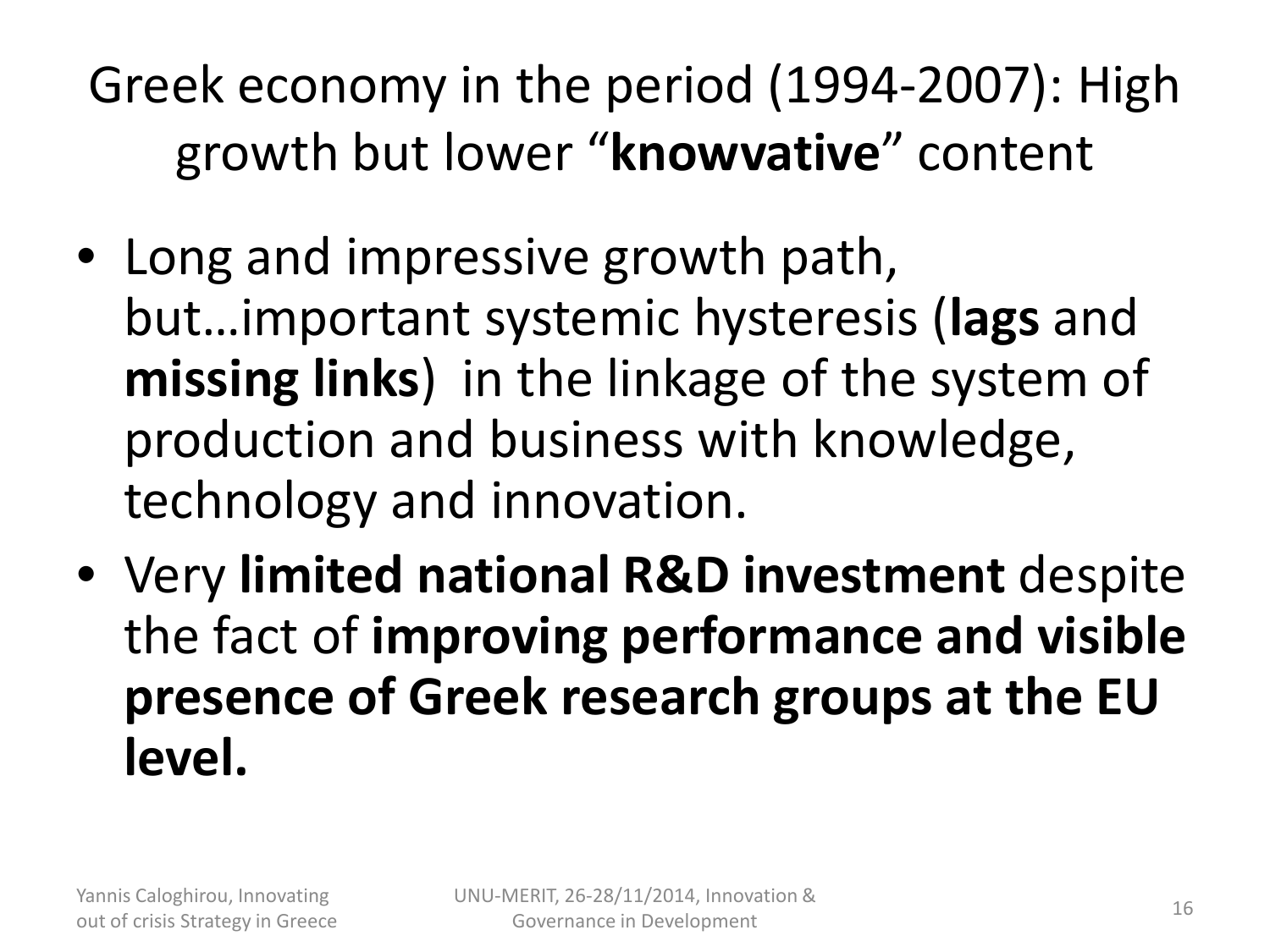### Greek economy in the period (1994-2007): High growth but lower "knowvative" content (..cont..)

- Not adequate operational use of ICT (except mobile and the National Academic and Research Network)- despite considerable progress in the use of ICT by younger generations.
- A lack of commercializing research results (Missing link between the research community and the business/ industrial world).
- New entrepreneurial ventures are mostly of B2C type with very little technological content, very little B2B (compared to other EU countries) [GEM Survey].
- Economic growth faster than the change in attitudes and mindsets.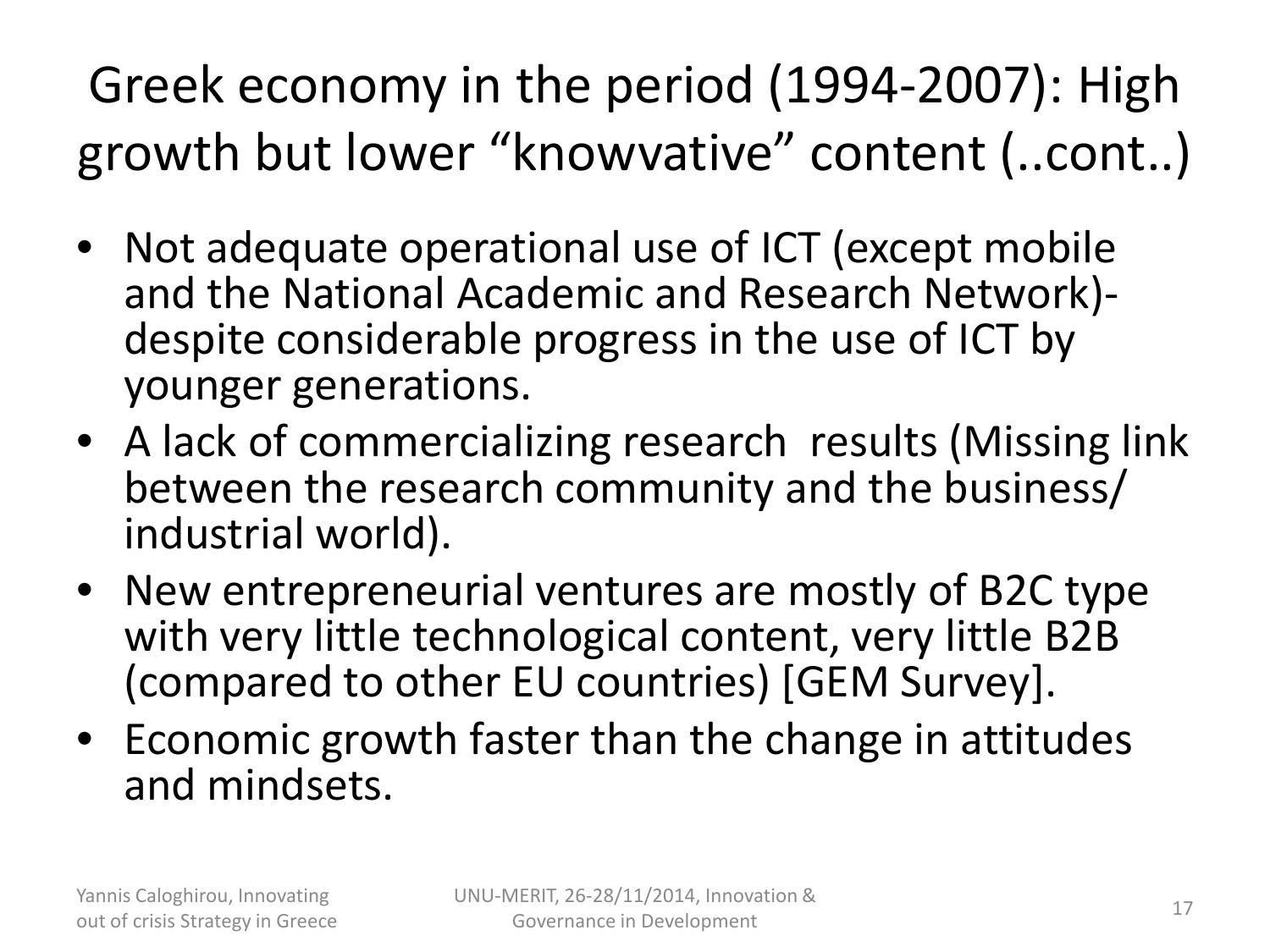# Strong points of the Research System

- High and visible participation with an important role in the research networks emerging from the EU- funded under competitive terms research programmes during a period of 35 years.
- Increasing scientific production.
- Remarkable presence in the top 1% most sited research (research excellence)
- But, very little commercialisation and academic entrepreneurship.
- Underinvestment by both the public and the private sector in R&D
- The threat of one way "brain drain"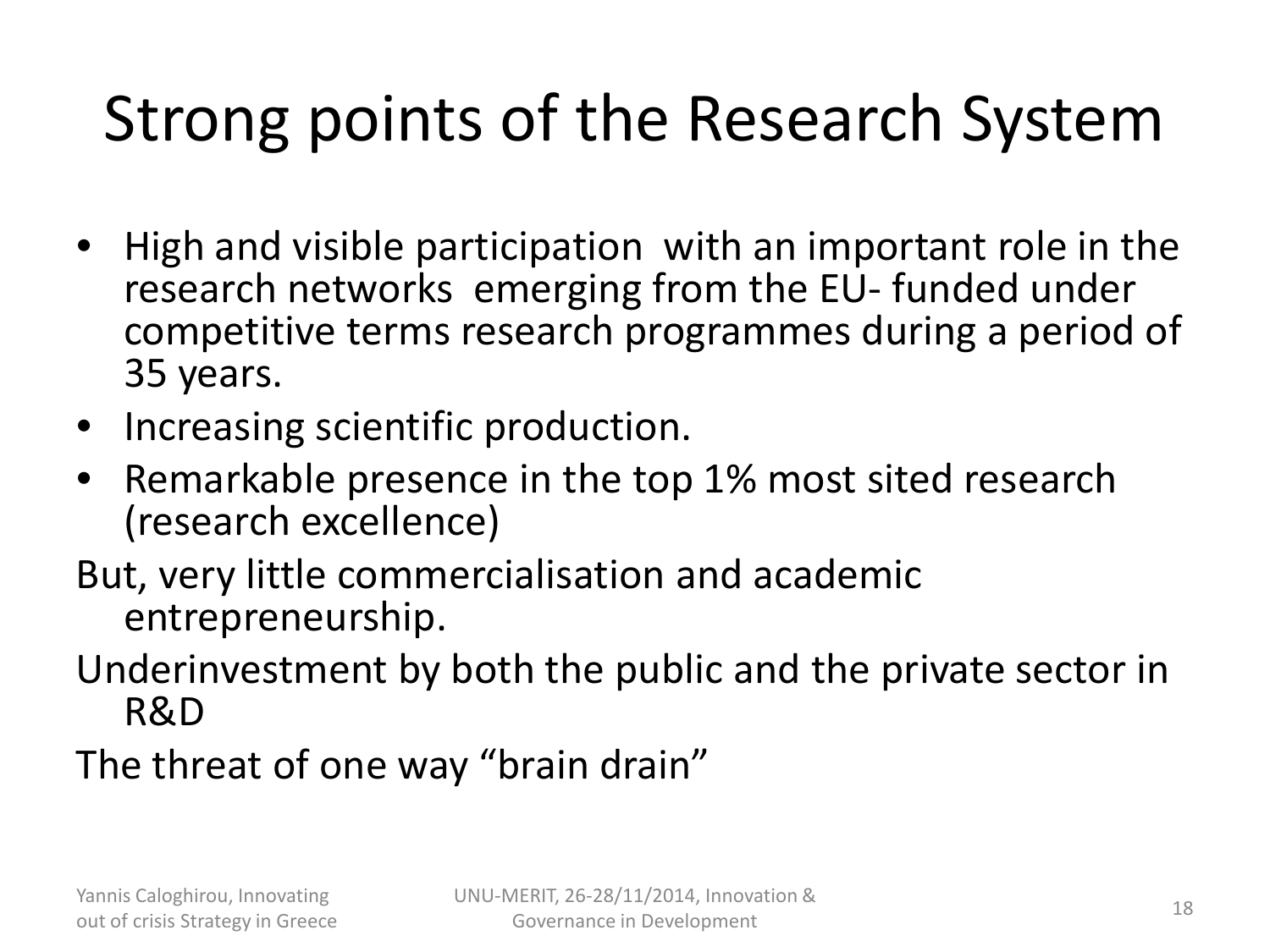Participation intensity and centrality role of Greece in FPs (1984-2009)

(\*number of actors, number of participations in parenthesis)

| <b>No</b>                       | <b>Country</b>                | <b>Organizations</b>                            | <b>Co-ordinators</b> | Top 1% most central actors |  |
|---------------------------------|-------------------------------|-------------------------------------------------|----------------------|----------------------------|--|
| $\mathbf{1}$                    | <b>GERMANY</b>                | 8650 (27952)                                    | 1594 (3800)          | 81 (9988)                  |  |
| $\overline{2}$                  | <b>UNITED KINGDOM</b>         | 6302 (23915)                                    | 1568 (4081)          | 93 (10268)                 |  |
| 3                               | <b>FRANCE</b>                 | 6389 (22995)                                    | 1380 (3443)          | 70 (8410)                  |  |
| 4                               | <b>ITALY</b>                  | 5344 (17609)                                    | 1158 (2388)          | 52 (5244)                  |  |
| 5                               | <b>SPAIN</b>                  | 3965 (12201)                                    | 776 (1567)           | 40 (3824)                  |  |
| 6                               | <b>NETHERLANDS</b>            | 3266 (11194)                                    | 744 (1838)           | 33 (4183)                  |  |
| $\overline{7}$                  | <b>BELGIUM</b>                | 2358 (7595)                                     | 515 (1180)           | 15 (2501)                  |  |
| 8                               | <b>GREECE</b>                 | 1625 (7248)                                     | 276 (893)            | 22 (3429)                  |  |
| 9                               | <b>SWEDEN</b>                 | 1786 (6228)                                     | 251 (603)            | 19 (2301)                  |  |
| 10                              | <b>DENMARK</b>                | 1478 (5042)                                     | 351 (760)            | 17 (1670)                  |  |
| 11                              | <b>PORTUGAL</b>               | 1317 (3829)                                     | 179 (309)            | 12 (1042)                  |  |
| 12                              | <b>AUSTRIA</b>                | 1415 (3795)                                     | 249 (486)            | 12 (914)                   |  |
| 13                              | SWITZERLAND                   | 1113 (3777)                                     | 51 (104)             | 13 (1440)                  |  |
| 14                              | <b>FINLAND</b>                | 1025 (3716)                                     | 161 (415)            | 9(1501)                    |  |
| 15                              | <b>NORWAY</b>                 | 870 (2828)                                      | 150 (352)            | 12 (850)                   |  |
| 16                              | <b>IRELAND</b>                | 746 (2492)                                      | 130 (311)            | 7(882)                     |  |
| 17                              | <b>POLAND</b>                 | 813 (2135)                                      | 108 (179)            | 7(330)                     |  |
| 18                              | <b>CZECH REPUBLIC</b>         | 547 (1356)                                      | 32 (40)              | 5(203)                     |  |
| 19                              | <b>HUNGARY</b>                | 550 (1290)                                      | 42 (56)              | 2(191)                     |  |
| 20                              | <b>SLOVENIA</b>               | 315 (783)                                       | 26(33)               | 5(275)                     |  |
| 21                              | <b>ROMANIA</b>                | 430 (738)                                       | 21(27)               | $\boldsymbol{0}$           |  |
| 22                              | <b>BULGARIA</b>               | 262 (561)                                       | 22(28)               | 2(43)                      |  |
| 23                              | <b>SLOVAKIA</b>               | 225 (499)                                       | 19(25)               | 2(53)                      |  |
| 24                              | <b>ESTONIA</b>                | 155 (375)                                       | 17(23)               | 1(34)                      |  |
| 25                              | <b>LITHUANIA</b>              | 147 (317)                                       | 15(17)               | $\mathbf 0$                |  |
| 26                              | <b>LUXEMBOURG</b>             | 161 (284)                                       | 28(45)               | $\boldsymbol{0}$           |  |
| 27                              | <b>CYPRUS</b>                 | 111 (271)                                       | 6(7)                 | 1(74)                      |  |
|                                 | Yamis Calberthrou, Innovating | UNU-MERIT, 25208(2BI/)2014, Innovation &17 (19) |                      | 1(23)                      |  |
| o 29 of dMAN BArategy in Greece |                               | Governa9c(1112)Development<br>1(1)              |                      | $\boldsymbol{0}$           |  |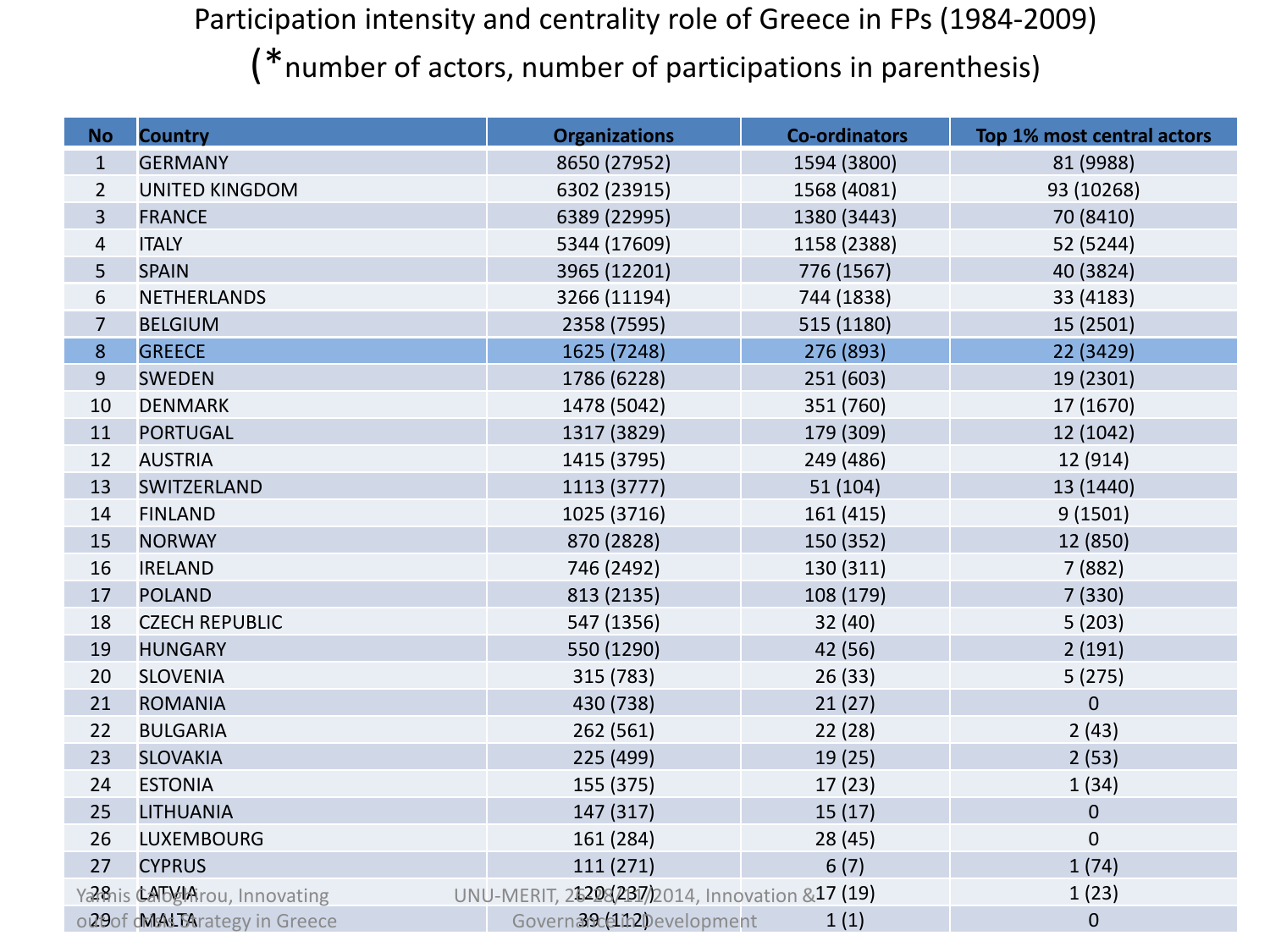#### Top 20 most important organizations in EU- funded policy-driven research joint ventures (1984-2009)

| <b>Organisation Name</b>                                                        | <b>Type</b>      | <b>Country</b>     | <b>Participations</b> | <b>Centrality</b><br>score |
|---------------------------------------------------------------------------------|------------------|--------------------|-----------------------|----------------------------|
| FRAUNHOFER GESELLSCHAFT ZUR FÖRDERUNG DER ANGEWANDTEN<br><b>FORSCHUNG EV</b>    | Research         | <b>GERMANY</b>     | 1404(2)               | 3(1)                       |
| CENTRE NATIONAL DE LA RECHERCHE SCIENTIFIQUE (CNRS)                             | Research         | <b>FRANCE</b>      | 1620(1)               | 7(2)                       |
| NETHERLANDS ORGANISATION FOR APPLIED SCIENTIFIC RESEARCH - TNO                  | Research         | <b>NETHERLANDS</b> | 877(3)                | 8(3)                       |
| VTT - TECHNICAL RESEARCH CENTRE OF FINLAND                                      | Research         | <b>FINLAND</b>     | 715(5)                | 12(4)                      |
| NATIONAL TECHNICAL UNIVERSITY OF ATHENS                                         | <b>Education</b> | <b>GREECE</b>      | 727(4)                | 15(5)                      |
| CONSIGLIO NAZIONALE DELLE RICERCHE (CNR)                                        | Research         | <b>ITALY</b>       | 695(6)                | 18(6)                      |
| <b>KATHOLIEKE UNIVERSITEIT LEUVEN</b>                                           | Education        | <b>BELGIUM</b>     | 587(10)               | 21(7)                      |
| COMMISSARIAT À L'ENERGIE ATOMIQUE (CEA)                                         | Research         | <b>FRANCE</b>      | 637(7)                | 29(8)                      |
| CONSEJO SUPERIOR DE INVESTIGACIONES CIENTIFICAS                                 | Research         | <b>SPAIN</b>       | 597(9)                | 30(9)                      |
| IMPERIAL COLLEGE OF SCIENCE, TECHNOLOGY AND MEDICINE                            | Education        | <b>UK</b>          | 564 (11)              | 32(10)                     |
| RHEINISCH-WESTFÄLISCHE TECHNISCHE HOCHSCHULE AACHEN                             | Education        | <b>GERMANY</b>     | 499 (13)              | 34(11)                     |
| UNIVERSIDAD POLITÉCNICA DE MADRID                                               | Education        | <b>SPAIN</b>       | 434 (19)              | 34(12)                     |
| UNIVERSITÄT STUTTGART                                                           | Education        | <b>GERMANY</b>     | 436 (18)              | 36(13)                     |
| SIEMENS AKTIENGESELLSCHAFT                                                      | Industry         | <b>GERMANY</b>     | 605(8)                | 38(14)                     |
| <b>LUND UNIVERSITY</b>                                                          | Education        | <b>SWEDEN</b>      | 426 (20)              | 43 (15)                    |
| ECOLE POLYTECHNIQUE FEDERALE DE LAUSANNE                                        | Education        | SWITZERLAND        | 453 (17)              | 52(16)                     |
| CENTRO RICERCHE FIAT (C.R.F.) SCPA                                              | Research         | <b>ITALY</b>       | 503(12)               | 54 (17)                    |
| <b>ARISTOTLE UNIVERSITY OF THESSALONIKI</b>                                     | <b>Education</b> | <b>GREECE</b>      | 294 (36)              | 59 (18)                    |
| KUNGLIGA TEKNISKA HOEGSKOLAN                                                    | Education        | <b>SWEDEN</b>      | 397 (23)              | 59 (19)                    |
| DEUTSCHES ZENTRUM FÜR LUFT- UND RAUMFAHRT FV (DLR), 26-28/11/2014, Innovation & |                  | <b>GERMANY</b>     | 463 (16)              | 61 (20)                    |
| out of origin Ctrotom, in Crooso<br>Cousepage in Douglanmant                    |                  |                    |                       | 20                         |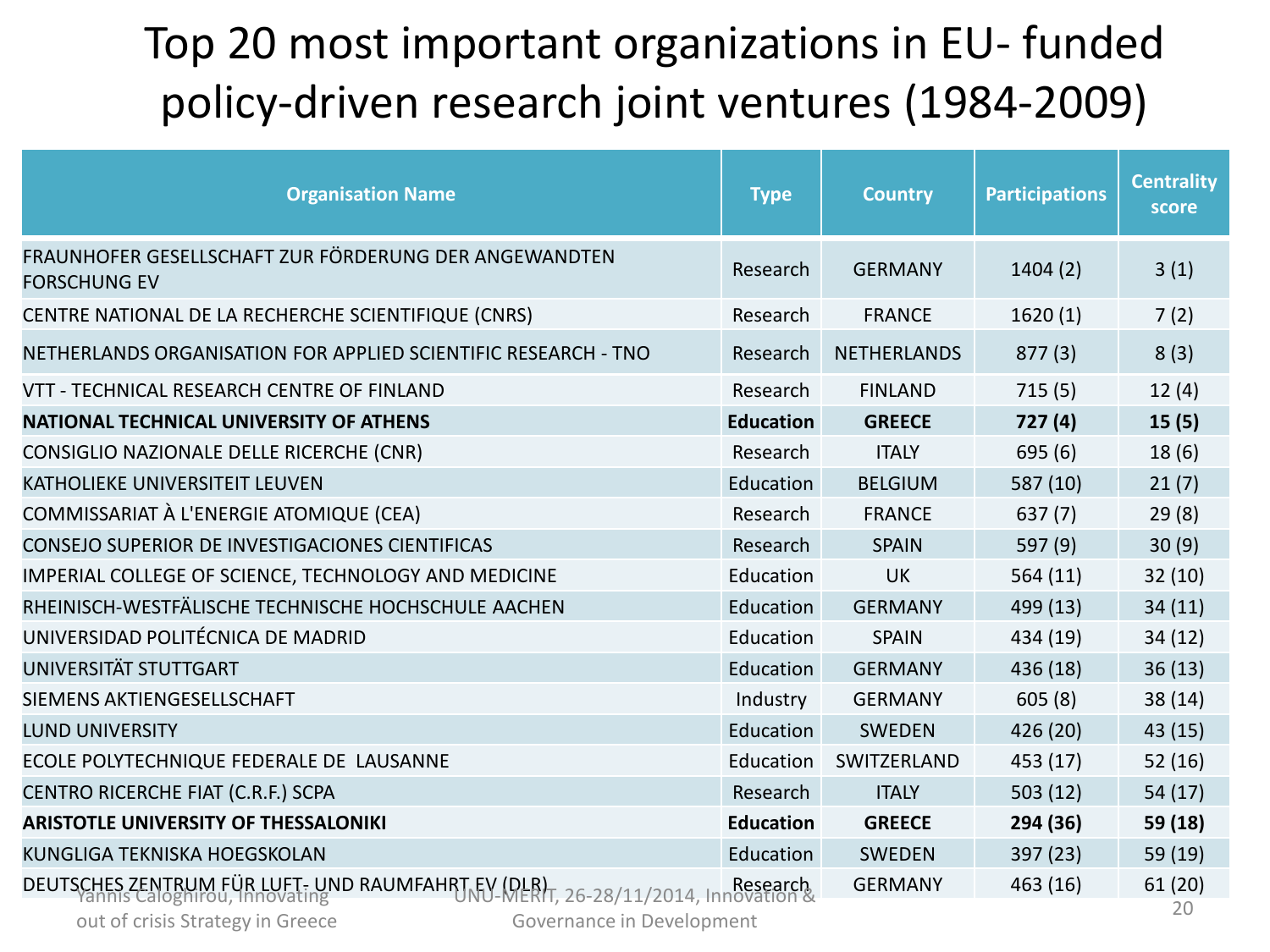#### Greek actors in top100 central organizations (1984-2009)

| <b>Organization Name</b>                                                 | <b>Type</b> | <b>Centrality Score</b> | <b>Co-ordinator</b> | <b>Participations</b> |
|--------------------------------------------------------------------------|-------------|-------------------------|---------------------|-----------------------|
| NATIONAL TECHNICAL UNIVERSITY OF ATHENS                                  | Education   | 15(5)                   | 75 (18)             | 727 (4)               |
| ARISTOTLE UNIVERSITY OF THESSALONIKI                                     | Education   | 59 (18)                 | 27(77)              | 294 (36)              |
| UNIVERSITY OF PATRAS                                                     | Education   | 91(29)                  | 24 (93)             | 252(52)               |
| NATIONAL AND KAPODISTRIAN UNIVERSITY OF<br><b>ATHENS</b>                 | Education   | 117 (39)                | 14 (182)            | 254(51)               |
| <b>FOUNDATION FOR RESEARCH AND TECHNOLOGY -</b><br><b>HELLAS (FORTH)</b> | Research    | 120(40)                 | 44 (33)             | 306(32)               |
| NATIONAL CENTRE FOR SCIENTIFIC RESEARCH<br>'DEMOKRITOS'                  | Research    | 225(74)                 | 35(46)              | 171 (82)              |
| CENTRE FOR RESEARCH AND TECHNOLOGY HELLAS<br>(CERTH)                     | Research    | 230(77)                 | 34 (54)             | 149 (100)             |

Yannis Caloghirou, Innovating out of crisis Strategy in Greece UNU-MERIT, 26-28/11/2014, Innovation & Governance in Development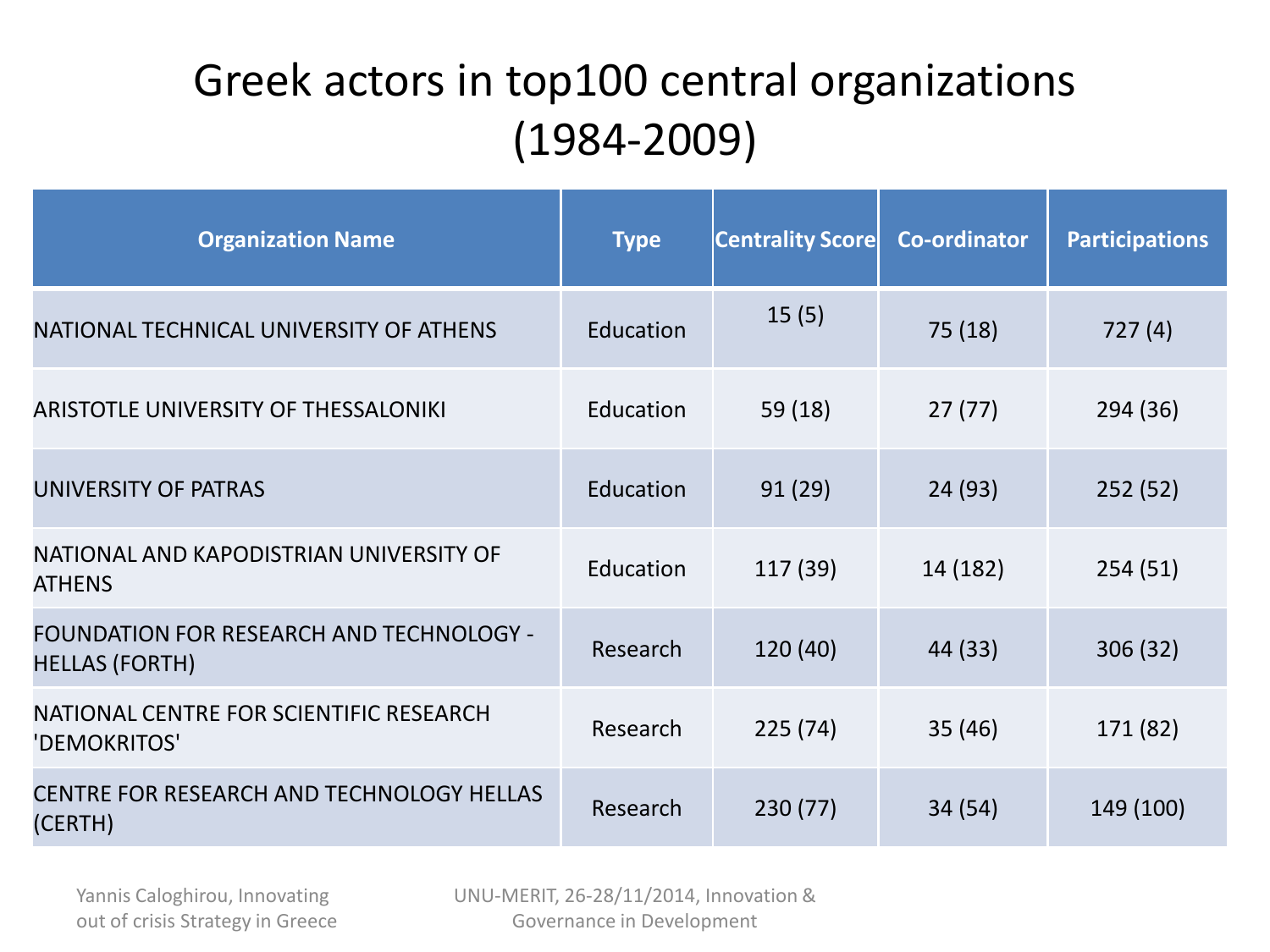#### Research Activity in ICT



Yannis Caloghirou, Innovating out of crisis Strategy in Greece

UNU-MERIT, 26-28/11/2014, Innovation & 22 Governance in Development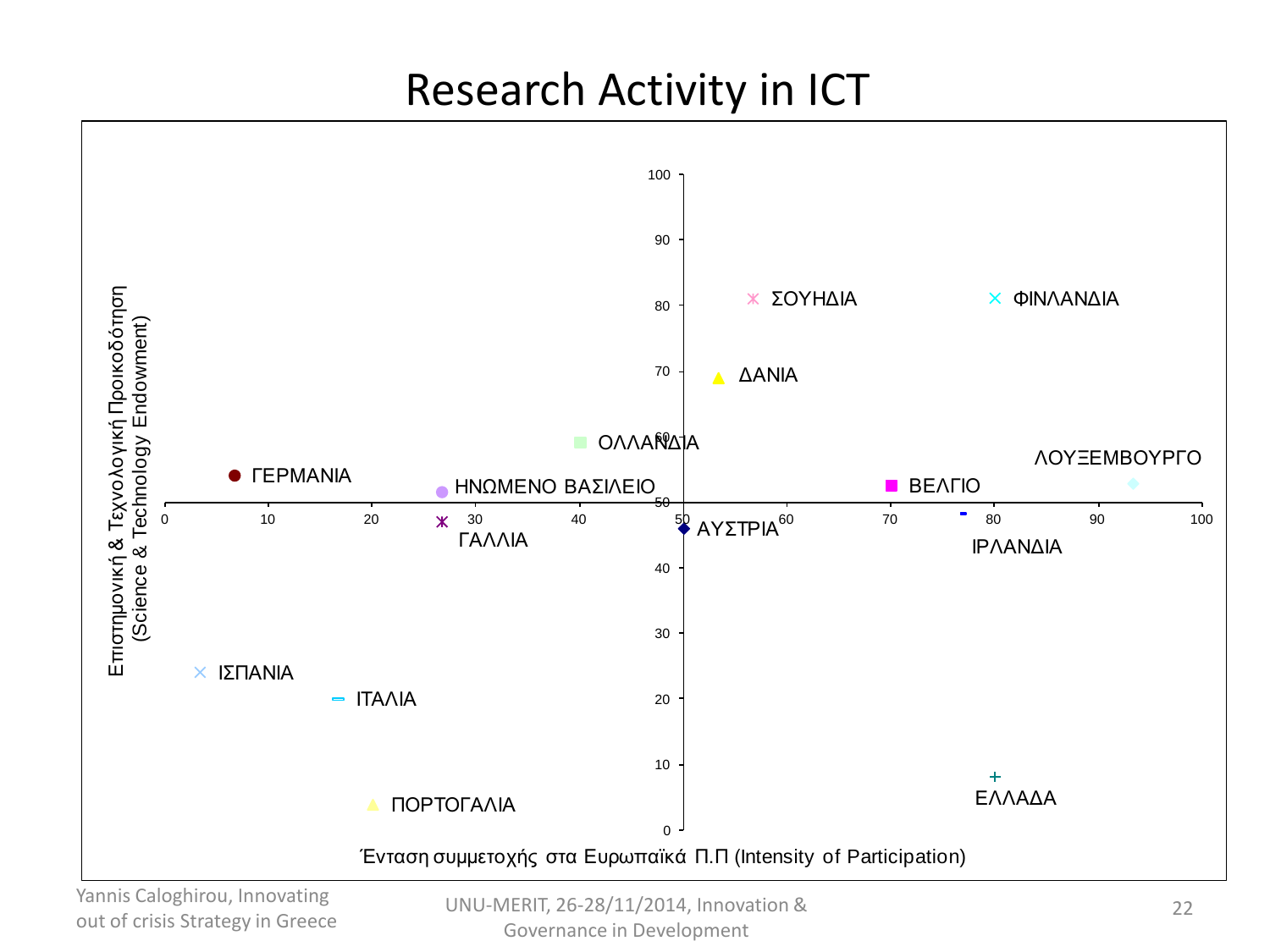#### **Excellence in Research**

The share of the published research production of each country in the top scientific journal in the top 1% of most cited papers (2012)



Yannis Caloghirou, Innovating out of crisis Strategy in Greece <sup>23</sup> UNU-MERIT, 26-28/11/2014, Innovation & Governance in Development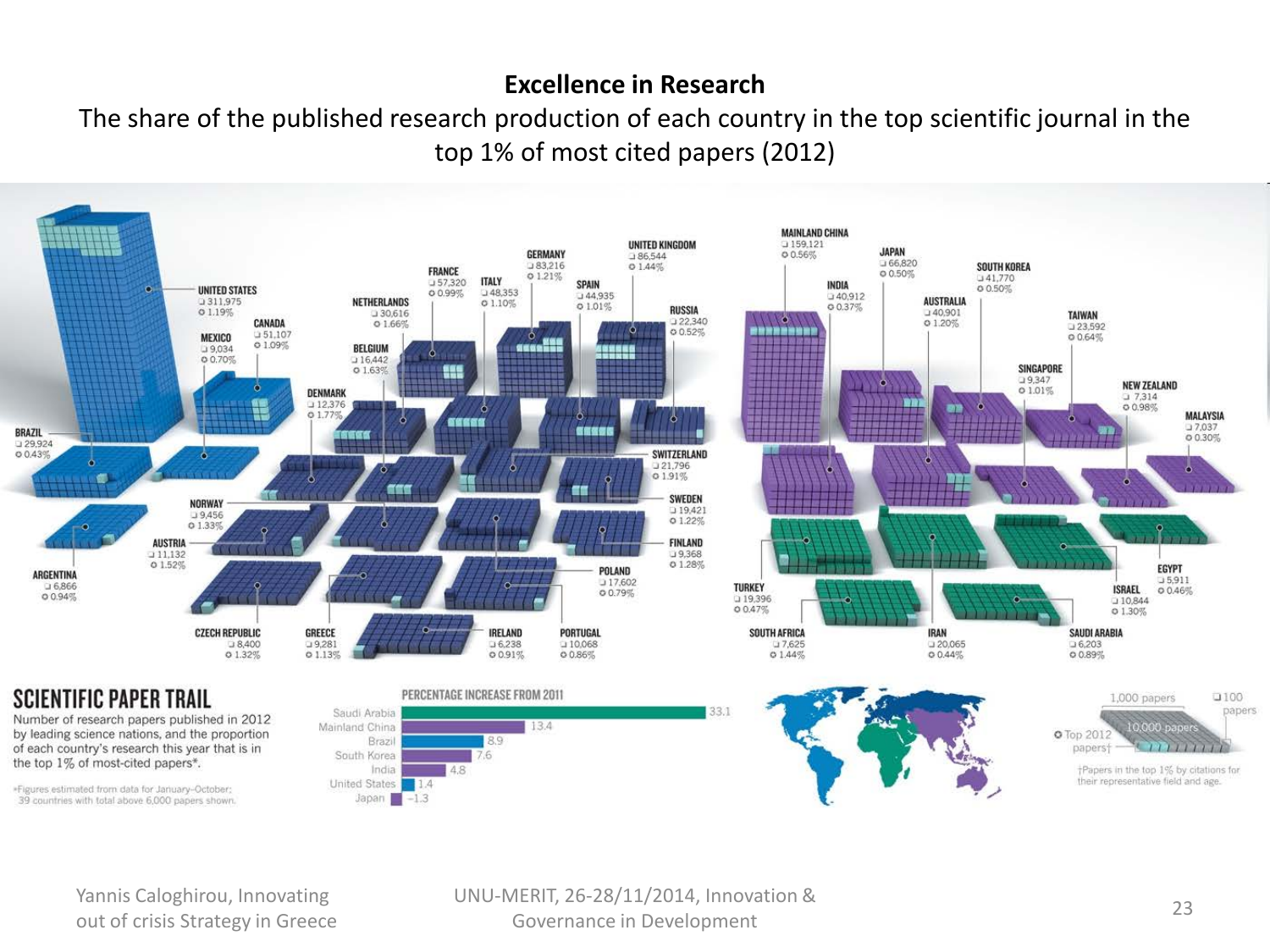# The system of production and entrepreneurship

- Too many micro firms (particularly with 1-4 employees) and high self-employment compared to other EU countries.
- Even within the group of larger firms, most are SMEs and only small number of actually large firms.
- Those of the established (incumbent) firms that are doing some research, they invest in technology upgrading, develop innovations, invest in human capital, exported to some degree performed better during the crisis.
- Among the new firms, they performed better start ups that were oriented to link (or "plug in") with international networks of innovation (i.e. new firms active in mobile applications and content).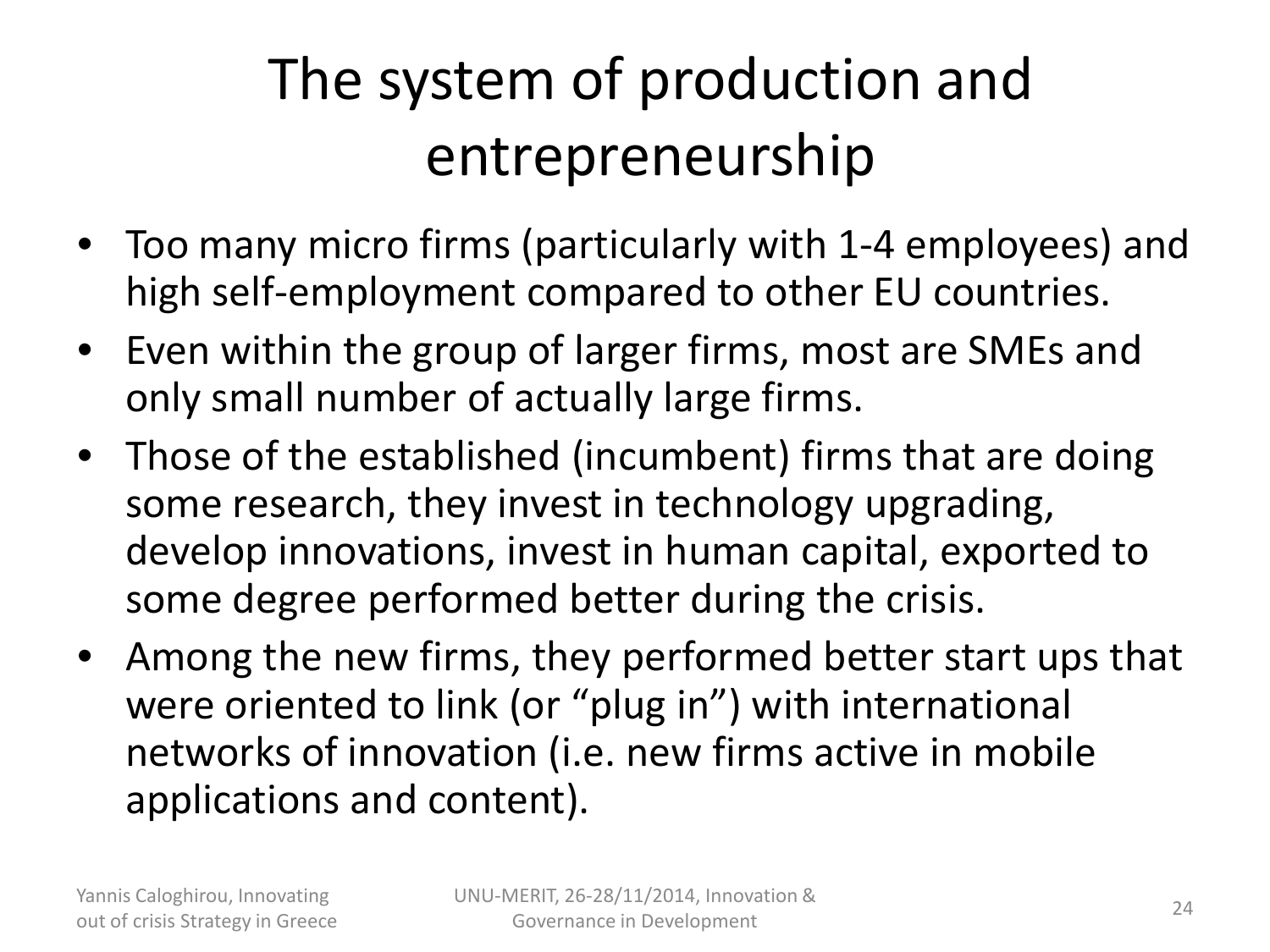# **A growth strategy: What?**

- Introduction of a clear "activating knowledge" systemic dimension in the economic "policy mix'.
- The strategy should address five key-issues:
	- Enhance the STID system
	- Create a vibrant ecosystem for Knowledgeintensive entrepreneurship to floursish (the pool of potential would be entrepreneurs esp. Among engineering and business graduates)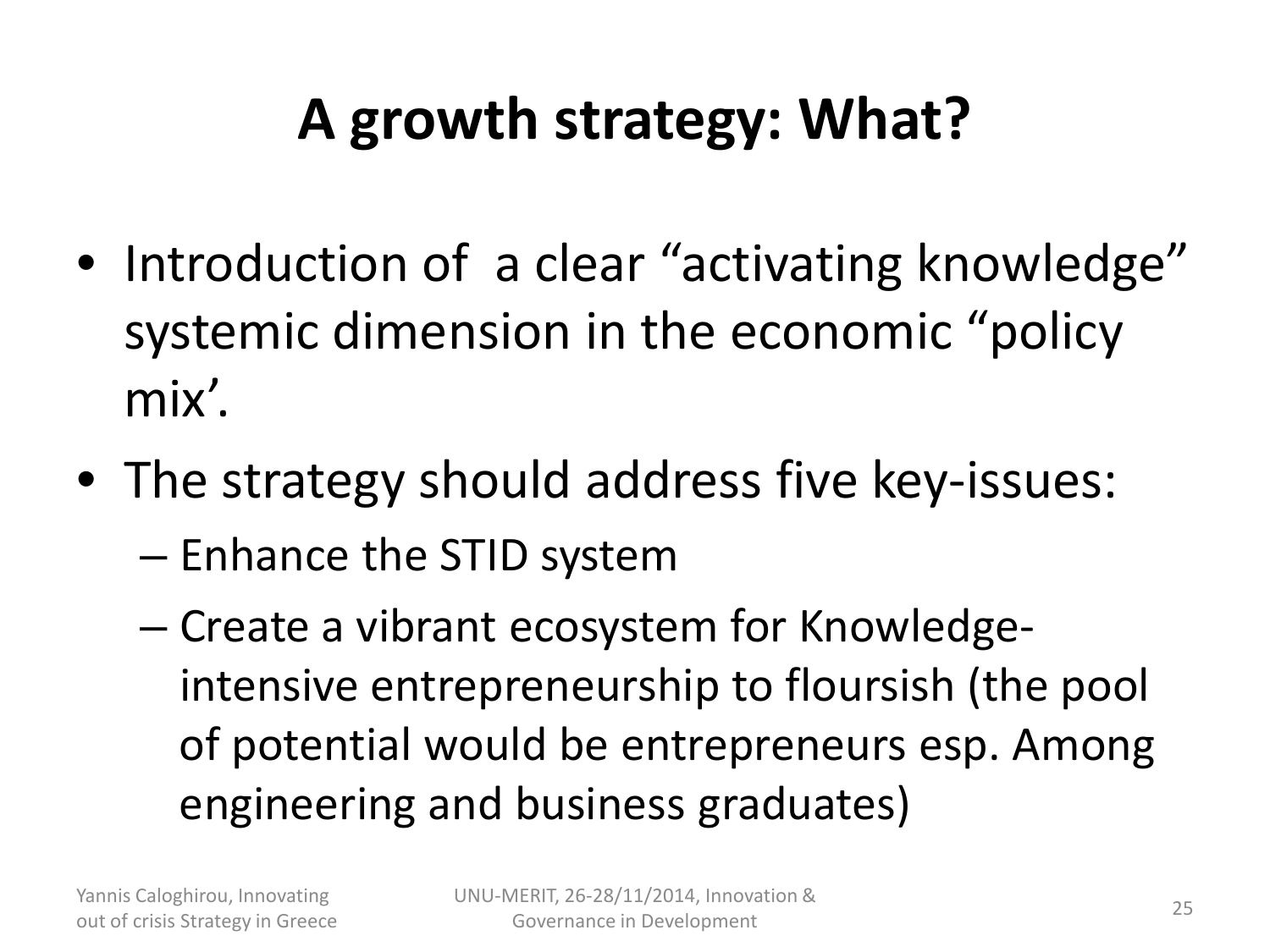# **A growth strategy: What?**

- Invest in developing and upgrading the human factor.
- Organize a smart and effective functional state beyond mere cuts in public expenditures.
- Untap the under-utilised ICT induced growth potential which can bring about productivity gains both in the public administration and the business sector. Investment in ICT and new technologies should go hand in hand with training the people dealing with them.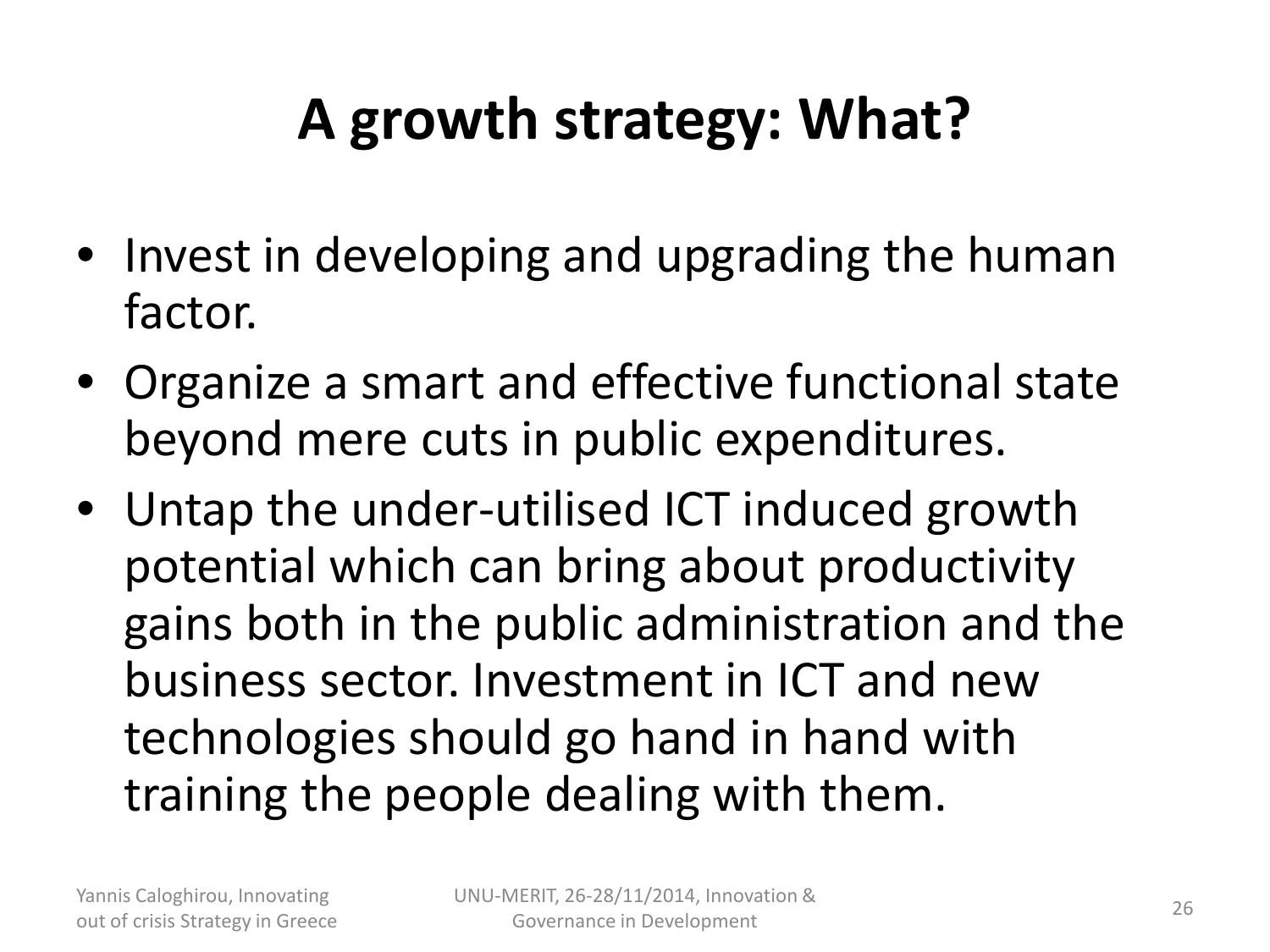Beyond the sectoral approach at the perception of the "ecosystem"

- The transfer of the ecosystem at the analysis of value chain and related socio-economic processes
- Technical-socioeconomic ecosystems.
- The role of actors and stakeholders. Broad range.
- Interactions between organizations and symbiotic relations for the creation of knowledge.
- The role of actors and the exigent demand.
- Platforms, learning, knowledge and innovation networks.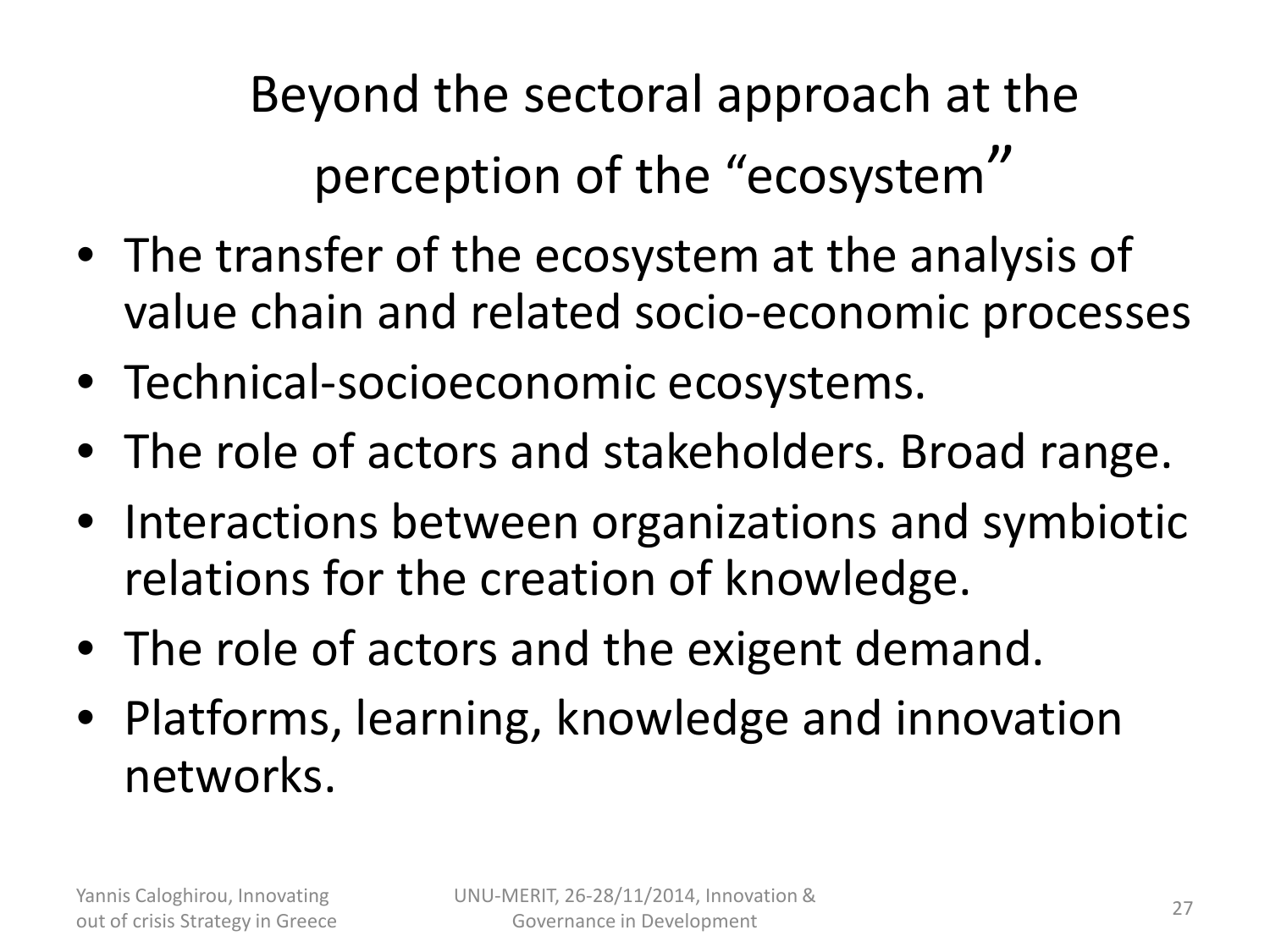# Examples of ecosystems

- The ecosystem of Information and Communication Technologies
- The agro-bio-nutritional-food value chain coupled with tourism
- The environmental
- The construction (projects, materials, insulators, bioclimatic, smart buildings, energy saving, renovations of buildings..)
- Energy (production and demand management..)
- Health (services and pharma)
- Creative and Cultural Industries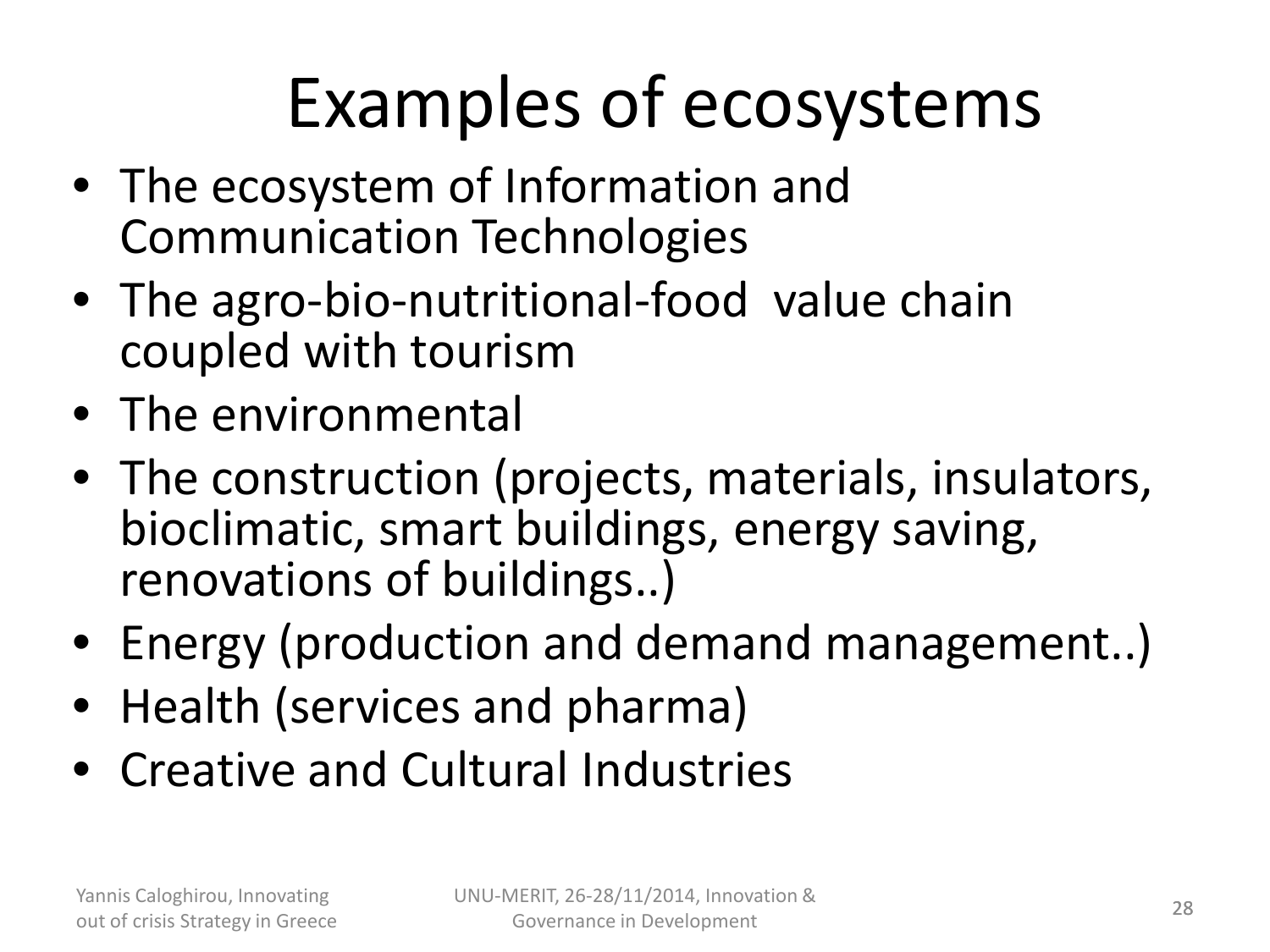### **A growth strategy: How**

- Implementation matters very much in the Greek and other similar contexts. Drafting the policy framework and putting the incentives right is not sufficient.
- A system of interrelated and well coordinated public policies with concrete measures and rules of the game is necessary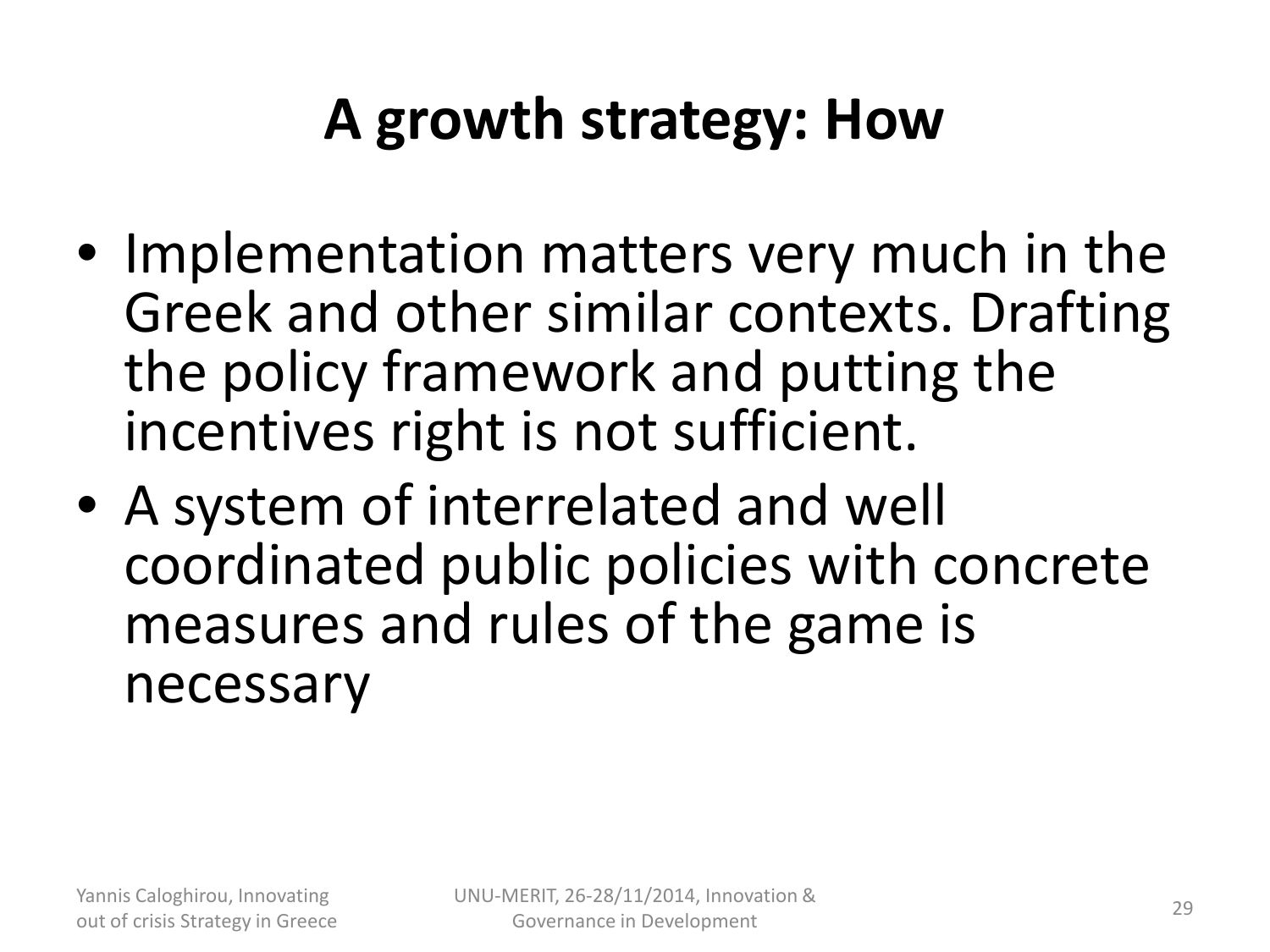The organization and the strategic management of the implementation matters a lot

- **System of policies**. Consolidation and integration of measures, interventions and actions. Timing.
- **Public debate agenda configuration**. Development is a process of mobilization of resources, humans, groups etc.
- **Strong coordination** but decentralized implementation
- The **quality and effectiveness** (=capacity to deliver) of the actors involved.
- A process of **engaging actors** in each of these value chains as well as allowing space for new actors to emerge should be activated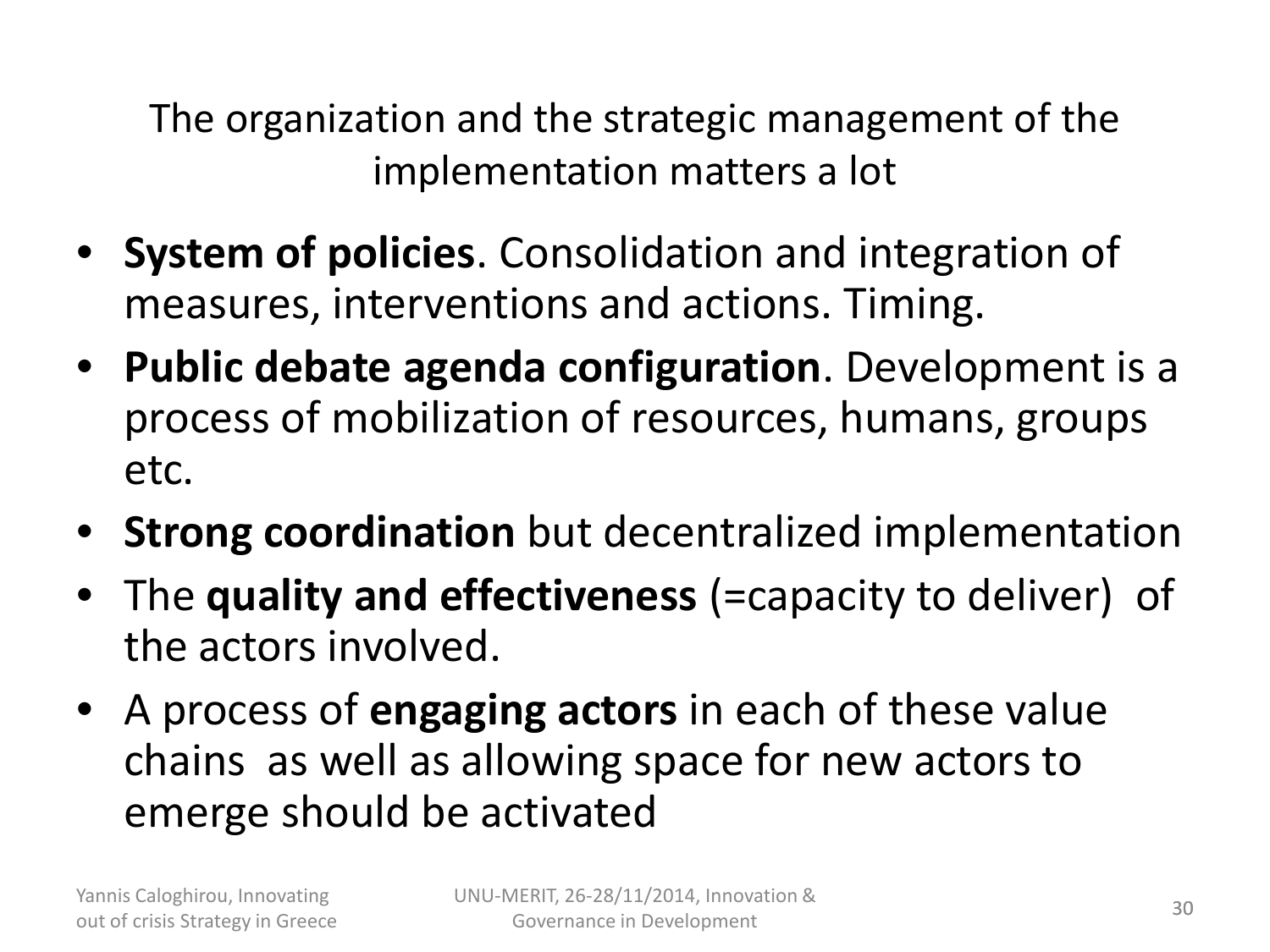# Funding and broad concensus are prerequisites

- A reasonable national public investment programme to support the strategy for growth, employment and structural competitiveness supplementary to necessary European initiative.
- A new social and political deal for promoting this strategy is an absolute must.